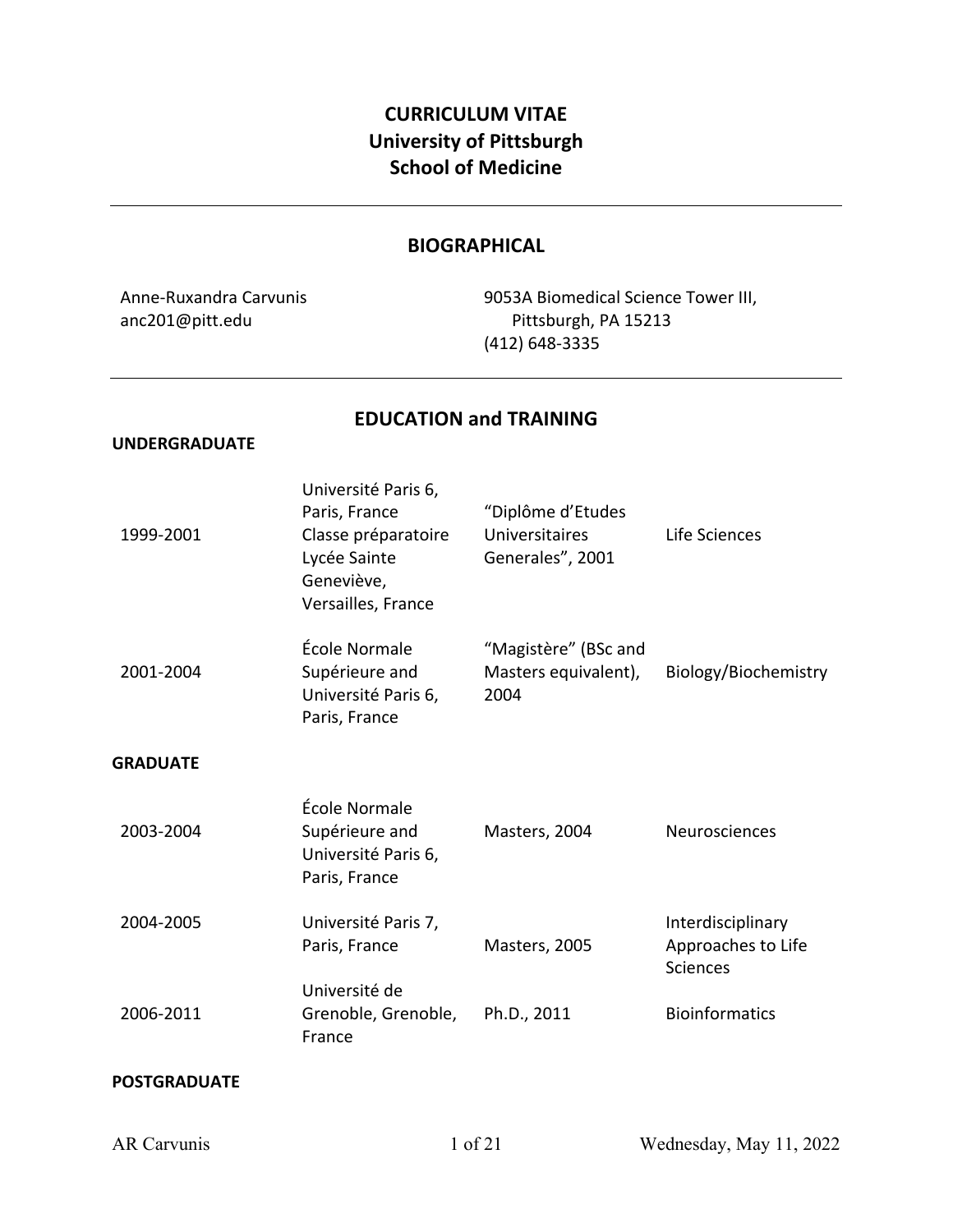| 2011-2012         | <b>Harvard Medical</b><br>School,<br>Boston, MA                              | Postdoctoral Fellow<br><b>Advisor: Marc Vidal</b>  | <b>Systems Biology</b>                |
|-------------------|------------------------------------------------------------------------------|----------------------------------------------------|---------------------------------------|
| 2012-2016         | University of<br>California San Diego,<br>La Jolla, CA                       | <b>Postdoctoral Fellow</b><br>Advisor: Trey Ideker | <b>Systems Biology</b>                |
| Summer 2013       | <b>Cold Spring Harbor</b><br>Laboratory,<br>Cold Spring Harbor,<br><b>NY</b> | Course attendee                                    | <b>Yeast Genetics and</b><br>Genomics |
| <b>March 2016</b> | <b>Cold Spring Harbor</b><br>Laboratory,<br>Cold Spring Harbor,<br><b>NY</b> | Course attendee                                    | Leadership in<br><b>Bioscience</b>    |
| Spring 2020       | University of<br>Pittsburgh,<br>Pittsburgh, PA                               | Course attendee                                    | <b>Mentoring Academy</b>              |

# **APPOINTMENTS and POSITIONS**

| Oct.- Dec. 2016 | University of Pittsburgh<br><b>School of Medicine</b>                                                          | <b>Visiting Assistant Professor</b> |
|-----------------|----------------------------------------------------------------------------------------------------------------|-------------------------------------|
| 2017 - present  | Department of<br>Computational<br>and Systems Biology<br>University of Pittsburgh<br><b>School of Medicine</b> | <b>Assistant Professor</b>          |

# **MEMBERSHIP in PROFESSIONAL and SCIENTIFIC SOCIETIES**

| Society for Molecular Biology and Evolution, 2017 – present<br>Member                        |  |
|----------------------------------------------------------------------------------------------|--|
| Center for Interdisciplinary Research, Alumni 2019 – present<br><b>Advisory Board Member</b> |  |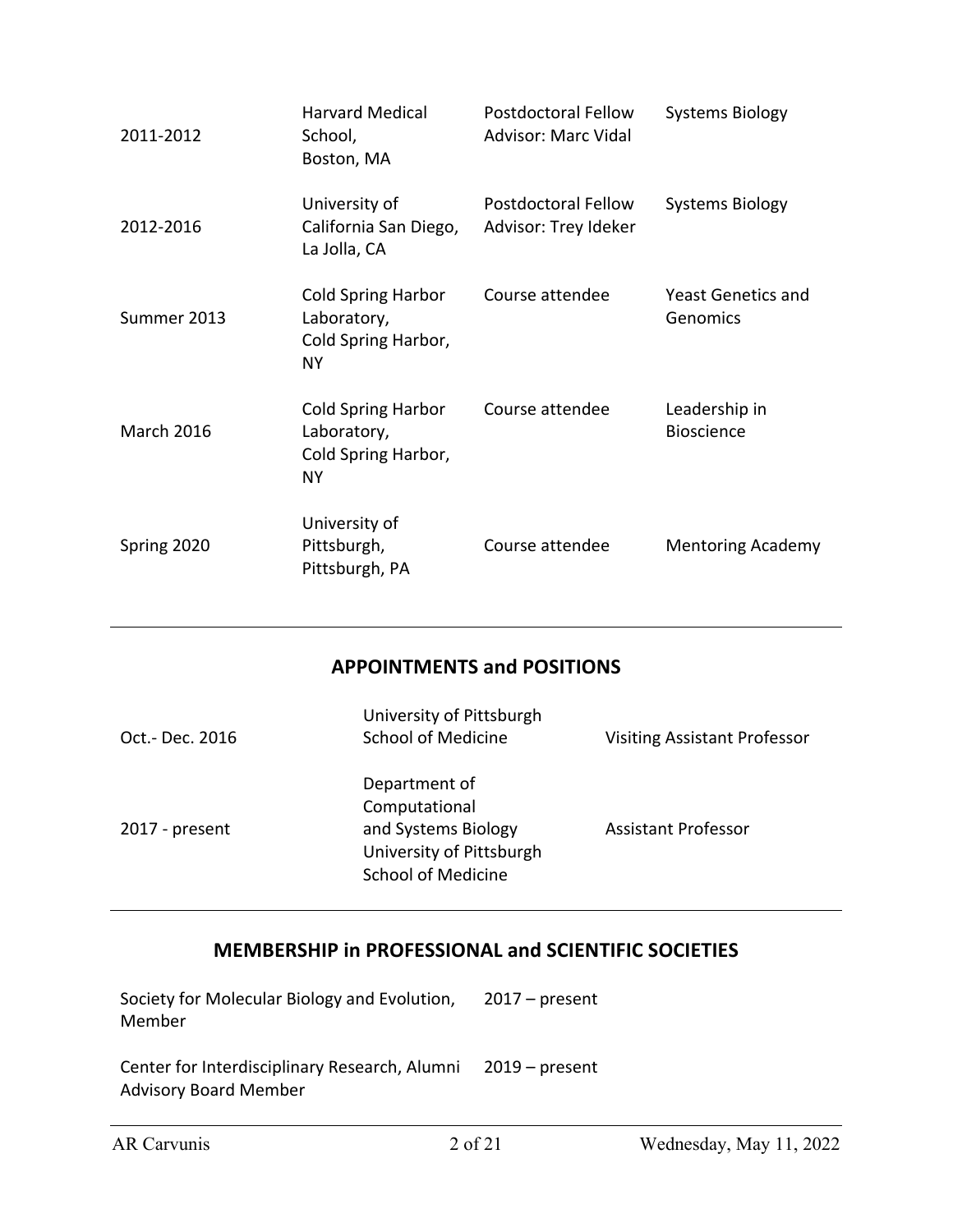# **HONORS**

| Most innovative Poster, Dana-Farber Cancer<br>Institute Cancer Biology Department retreat | 2009      |
|-------------------------------------------------------------------------------------------|-----------|
| L'Oréal France UNESCO award for Women in<br>Science                                       | 2009      |
| Medal of Université de Grenoble for<br>honorable doctoral work of:                        | 2006-2010 |
| Postgraduate Travel Award, Society for<br>Molecular Biology and Evolution                 | 2014      |
| Best Flash Talk, San Diego Center for Systems<br><b>Biology retreat</b>                   | 2016      |
| Trailblazer Award, Ladies Hospital Aid Society                                            | 2018      |
| Searle Scholar                                                                            | 2018      |
| Outstanding New PI, New PI Slack<br>(November)                                            | 2019      |
| Alfred P. Sloan Research Fellow                                                           | 2021      |
| Finalist, Allen Distinguished Investigator<br>initiative (Micro-peptides)                 | 2021      |
| Nominated for the NSF Alan T. Waterman<br>Award                                           | 2021      |
| Chancellor's Distinguished Research Award,<br>Junior category                             | 2022      |

# **PUBLICATIONS**

**\*** co-first author; **¶** corresponding author

| 1. ORIGINAL PEER REVIEWED ARTICLES                   |  |
|------------------------------------------------------|--|
| Published and accepted articles prior to joining SOM |  |

AR Carvunis 3 of 21 Wednesday, May 11, 2022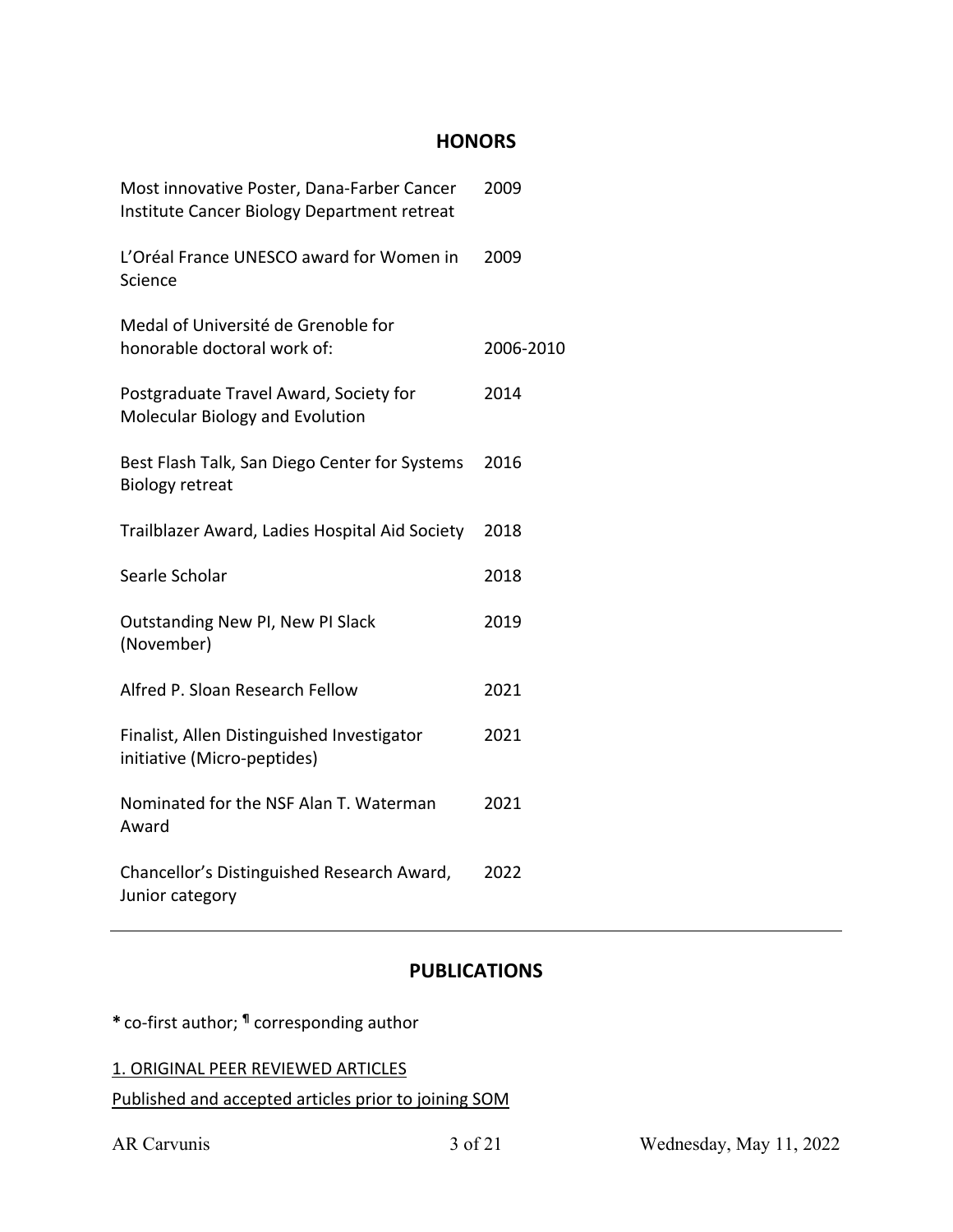- 1. **Carvunis AR**, Latapy M, Lesne A, Magnien C, Pezard L: Dynamics of three-state excitable units on Poisson versus power-law random networks. Physica A (2006).
- 2. Dupuy D, Bertin N, Hidalgo CA, Venkatesan K, Tu D, Lee D, Rosenberg J, Svrzikapa N, Blanc A, Carnec A, **Carvunis AR**, Pulak R, Shingles J, Reece-Hoyes J, Hunt-Newbury R, Viveiros R, Mohler WA, Tasan M, Roth FP, Le Peuch C, Hope IA, Johnsen R, Moerman DG, Barabási AL, Baillie D, Vidal M. Genome-scale analysis of in vivo spatiotemporal promoter activity in Caenorhabditis elegans. Nat Biotechnol. 2007 Jun;25(6):663-8. Epub 2007 May 7. PubMed PMID: 17486083.
- 3. Li QR\*, **Carvunis AR\***, Yu H\*, Han JD\*, Zhong Q, Simonis N, Tam S, Hao T, Klitgord NJ, Dupuy D, Mou D, Wapinski I, Regev A, Hill DE, Cusick ME, Vidal M. Revisiting the Saccharomyces cerevisiae predicted ORFeome. Genome Res. 2008 Aug;18(8):1294-303. doi: 10.1101/gr.076661.108. Epub 2008 May 23. PubMed PMID:18502943; PubMed Central PMCID: PMC2493439.
- 4. Cusick ME, Yu H, Smolyar A, Venkatesan K, **Carvunis AR**, Simonis N, Rual JF, Borick H, Braun P, Dreze M, Vandenhaute J, Galli M, Yazaki J, Hill DE, Ecker JR, Roth FP, Vidal M. Literature-curated protein interaction datasets. Nat Methods. 2009 Jan;6(1):39-46. doi: 10.1038/nmeth.1284. PubMed PMID: 19116613; PubMed Central PMCID: PMC2683745.
- 5. Simonis N\*, Rual JF\*, **Carvunis AR\***, Tasan M\*, Lemmens I, Hirozane-Kishikawa T, Hao T, Sahalie JM, Venkatesan K, Gebreab F, Cevik S, Klitgord N, Fan C, Braun P, Li N, Ayivi-Guedehoussou N, Dann E, Bertin N, Szeto D, Dricot A, Yildirim MA, Lin C, de Smet AS, Kao HL, Simon C, Smolyar A, Ahn JS, Tewari M, Boxem M, Milstein S, Yu H, Dreze M, Vandenhaute J, Gunsalus KC, Cusick ME, Hill DE, Tavernier J, Roth FP, Vidal M. Empirically controlled mapping of the Caenorhabditis elegans protein-protein interactome network. Nat Methods. 2009 Jan;6(1):47-54. PubMed PMID: 19123269; PubMed Central PMCID: PMC3057923.
- 6. Arabidopsis Interactome Mapping Consortium (**Carvunis AR\*** co-first author). Evidence for network evolution in an Arabidopsis interactome map. Science. 2011 Jul 29;333(6042):601-7. doi:10.1126/science.1203877. PubMed PMID: 21798944; PubMed Central PMCID: PMC3170756.
- 7. Mukhtar MS\*, **Carvunis AR\***, Dreze M\*, Epple P\*, Steinbrenner J, Moore J, Tasan M, Galli M, Hao T, Nishimura MT, Pevzner SJ, Donovan SE, Ghamsari L, Santhanam B, Romero V, Poulin MM, Gebreab F, Gutierrez BJ, Tam S, Monachello D, Boxem M, Harbort CJ, McDonald N, Gai L, Chen H, He Y; European Union Effectoromics Consortium, Vandenhaute J, Roth FP, Hill DE, Ecker JR, Vidal M, Beynon J, Braun P, Dangl JL. Independently evolved virulence effectors converge onto hubs in a plant immune system network. Science. 2011 Jul 29;333(6042):596-601. doi: 10.1126/science.1203659. PubMed PMID: 21798943; PubMed Central PMCID: PMC3170753.
- 8. **Carvunis AR**, Rolland T, Wapinski I, Calderwood MA, Yildirim MA, Simonis N, Charloteaux B, Hidalgo CA, Barbette J, Santhanam B, Brar GA, Weissman JS, Regev A, Thierry-Mieg N, Cusick ME, Vidal M. Proto-genes and *de novo* gene birth. Nature. 2012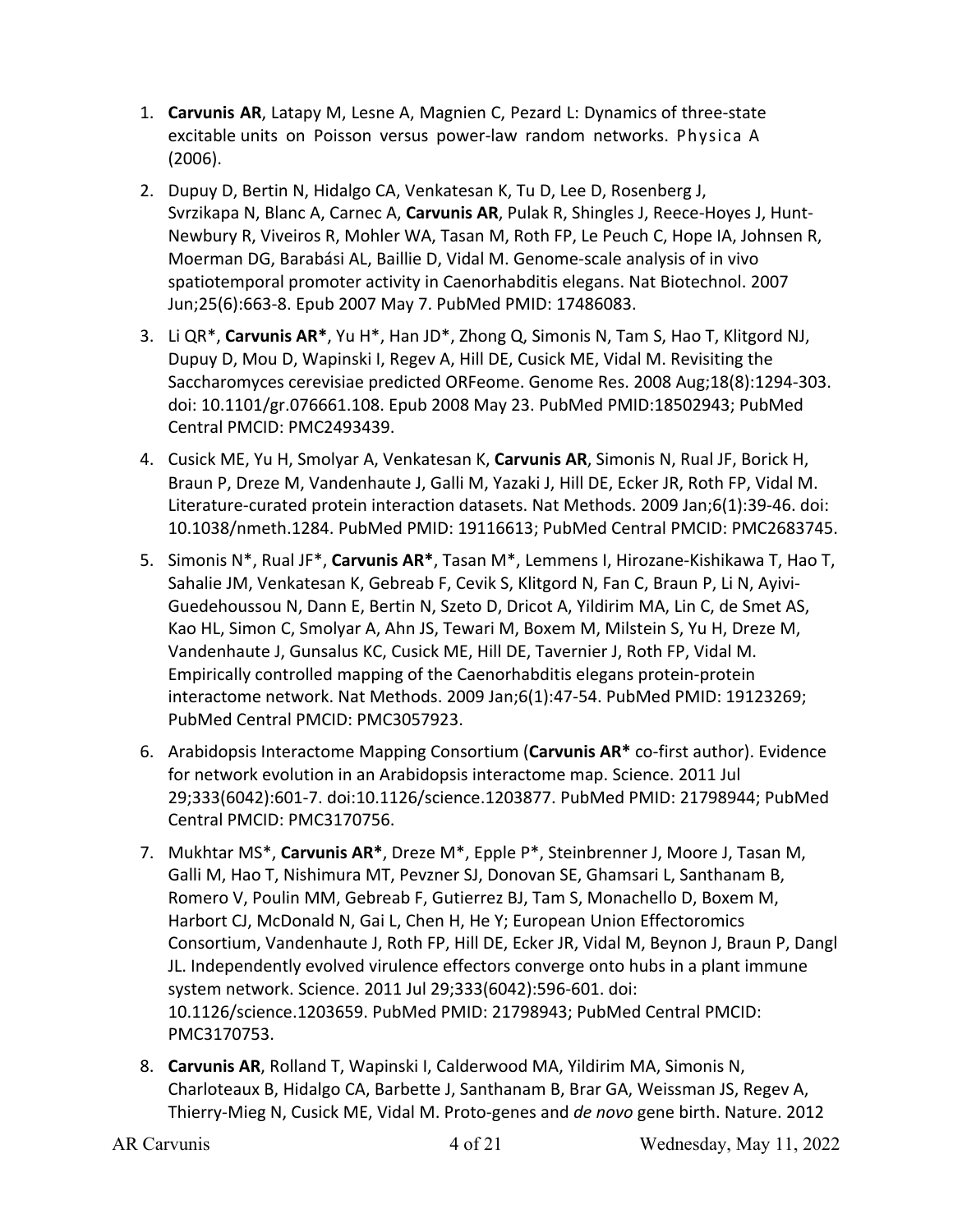Jul 19;487(7407):370-4. doi: 10.1038/nature11184. PubMed PMID: 22722833; PubMed Central PMCID: PMC3401362.

- o Recommended F1000 (now Faculty Opinions): David Burt, Marilyn Parsons, Julin Maloof, Erich Bornberg-Bauer, Daniel Barbash, Reinhard Sterner with Rainer Merkl.
- $\circ$  Press coverage including Nature Reviews Genetics (2012), New York Times (2013) and Quanta Magazine (2020)
- 9. Feinbaum RL, Urbach JM, Liberati NT, Djonovic S, Adonizio A, **Carvunis AR**, Ausubel FM. Genome-wide identification of Pseudomonas aeruginosa virulence-related genes using a Caenorhabditis elegans infection model. PLoS Pathog. 2012;8(7):e1002813. doi: 10.1371/journal.ppat.1002813. Epub 2012 Jul 26. PubMed PMID: 22911607; PubMed Central PMCID: PMC3406104.
- 10. Rozenblatt-Rosen O, Deo RC, Padi M, Adelmant G, Calderwood MA, Rolland T, Grace M, Dricot A, Askenazi M, Tavares M, Pevzner SJ, Abderazzaq F, Byrdsong D, **Carvunis AR**, Chen AA, Cheng J, Correll M, Duarte M, Fan C, Feltkamp MC, Ficarro SB, Franchi R, Garg BK, Gulbahce N, Hao T, Holthaus AM, James R, Korkhin A, Litovchick L, Mar JC, Pak TR, Rabello S, Rubio R, Shen Y, Singh S, Spangle JM, Tasan M, Wanamaker S, Webber JT, Roecklein-Canfield J, Johannsen E, Barabási AL, Beroukhim R, Kieff E, Cusick ME, Hill DE, Münger K, Marto JA, Quackenbush J, Roth FP, DeCaprio JA, Vidal M. Interpreting cancer genomes using systematic host network perturbations by tumour virus proteins. Nature. 2012 Jul 26;487(7408):491-5. doi: 10.1038/nature11288. PubMed PMID: 22810586; PubMed Central PMCID: PMC3408847.
- 11. Srivas R\*, Costelloe T\*, **Carvunis AR**, Sarkar S, Malta E, Sun SM, Pool M, Licon K, van Welsem T, van Leeuwen F, McHugh PJ, van Attikum H, Ideker T. A UV-induced genetic network links the RSC complex to nucleotide excision repair and shows dose-dependent rewiring. Cell Rep. 2013 Dec 26;5(6):1714-24. doi: 10.1016/j.celrep.2013.11.035. Epub 2013 Dec 19. PubMed PMID: 24360959; PubMed Central PMCID: PMC4136507.
- 12. Rolland T\*, Taşan M\*, Charloteaux B\*, Pevzner SJ\*, Zhong Q, Sahni N, Yi S, Lemmens I, Fontanillo C, Mosca R, Kamburov A, Ghiassian SD, Yang X, Ghamsari L, Balcha D, Begg BE, Braun P, Brehme M, Broly MP, **Carvunis AR**, Convery-Zupan D, Corominas R, Coulombe-Huntington J, Dann E, Dreze M, Dricot A, Fan C, Franzosa E, Gebreab F, Gutierrez BJ, Hardy MF, Jin M, Kang S, Kiros R, Lin GN, Luck K, MacWilliams A, Menche J, Murray RR, Palagi A, Poulin MM, Rambout X, Rasla J, Reichert P, Romero V, Ruyssinck E, Sahalie JM, Scholz A, Shah AA, Sharma A, Shen Y, Spirohn K, Tam S, Tejeda AO, Trigg SA, Twizere JC, Vega K, Walsh J, Cusick ME, Xia Y, Barabási AL, Iakoucheva LM, Aloy P, De Las Rivas J, Tavernier J, Calderwood MA, Hill DE, Hao T, Roth FP, Vidal M. A proteome-scale map of the human interactome network. Cell. 2014 Nov 20;159(5):1212-1226. doi: 10.1016/j.cell.2014.10.050. PubMed PMID: 25416956; PubMed Central PMCID: PMC4266588.
- 13. **Carvunis AR\***, Wang T\*, Skola D\*, Yu A, Chen J, Kreisberg JF, Ideker T. Evidence for a common evolutionary rate in metazoan transcriptional networks. eLife. 2015 Dec 18;4.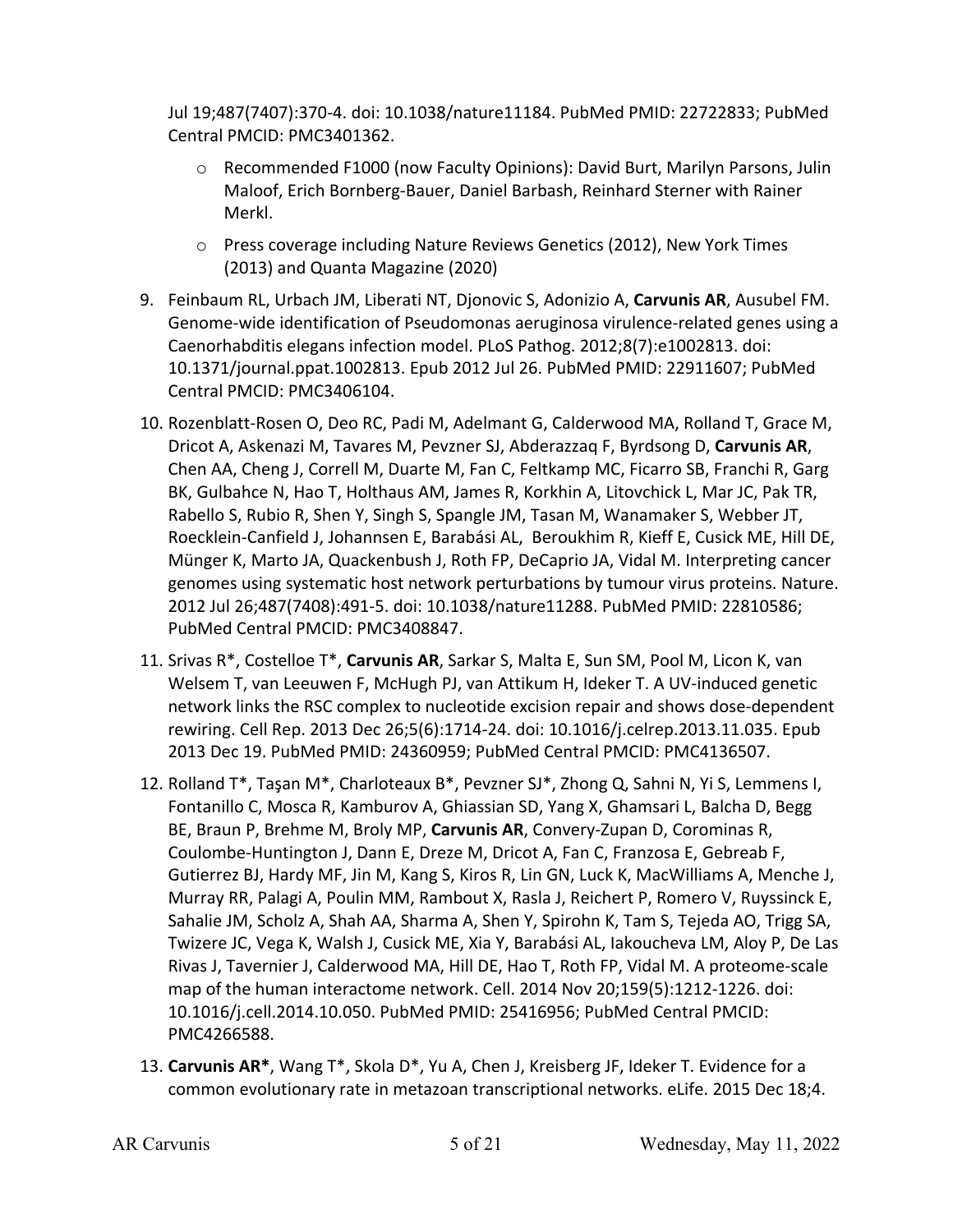pii: e11615. doi: 10.7554/eLife.11615. PubMed PMID: 26682651; PubMed Central PMCID: PMC4764585.

- o Editorial commentary "One for all" by Duncan T. Odom
- 14. Yazaki J, Galli M, Kim AY, Nito K, Aleman F, Chang KN, **Carvunis AR**, Quan R, Nguyen H, Song L, Alvarez JM, Huang SS, Chen H, Ramachandran N, Altmann S, Gutiérrez RA, Hill DE, Schroeder JI, Chory J, LaBaer J, Vidal M, Braun P, Ecker JR. Mapping transcription factor interactome networks using HaloTag protein arrays. Proc Natl Acad Sci U S A. 2016 Jul 19;113(29):E4238-47. doi: 10.1073/pnas.1603229113. Epub 2016 Jun 29. PubMed PMID: 27357687; PubMed Central PMCID: PMC4961138.

## Published and accepted articles since joining SOM

- 15. Domazet-Lošo T\*, **Carvunis AR\***,**¶**, Albà MM, Šestak MS, Bakaric R, Neme R, Tautz D¶. No Evidence for Phylostratigraphic Bias Impacting Inferences on Patterns of Gene Emergence and Evolution. Mol Biol Evol. 2017 Apr 1;34(4):843-856. doi: 10.1093/molbev/msw284. PubMed PMID: 28087778; PubMed Central PMCID: PMC5400388.
- 16. Keeling DM, Garza P, Nartey CM¶, **Carvunis AR¶**. The meanings of 'function' in biology and the problematic case of *de novo* emergence. eLife 2019;8:e47014. doi: 10.7554/eLife.47014. Pubmed PMID: 31674305; PubMed Central PMCID: PMC6824840.
	- o Recommended Faculty Opinions: Erich Bornberg-Bauer with Daniel Dowling and Jasmin Desiree Kurafeiski
- 17. Keeling DM, Garza P, Nartey CM¶, **Carvunis AR¶**. Recalcitrance and Resilience of Scientific Function. P.O.R.O.I. 2020. doi: 10.13008/2151-2957.1299.
- 18. Vakirlis N, Acar O, Hsu B, Castilho Coelho N**,** Van Oss SB**,** Wacholder A**,** Medetgul-Ernar K, Bowman II RW, Hines CP, Iannotta J**,** Parikh SB, McLysaght A, Camacho CJ, O'Donnell AF¶, Ideker T¶, **Carvunis AR**¶. *De novo* emergence of adaptive membrane proteins from thymine-rich genomic sequences. Nature Communications 2020. doi: 10.1038/s41467- 020-14500-z. Pubmed PMID: 32034123; Pubmed Central PMCID: PMC7005711.
	- o Recommended Faculty Opinions: Manyuan Long, Cory Dunn
	- o Press: Outsize Impact, Science Features
- 19. Vakirlis N, **Carvunis AR¶**, McLysaght A¶. Synteny-based analyses indicate that sequence divergence is nor the dominant source of orphan genes. eLife 2020;9: e53500. doi: 10.7554/eLife.53500. Pubmed PMID: 32066524; Pubmed Central PMCID: PMC7028367.
	- o Press: Quanta Magazine (2020)
- 20. Wang T, Ma J, Hogan AN, Fong S, Licon K, Tsui NB, Kreisberg JF, Adams PD, **Carvunis AR**, Bannasch DL, Ostrander EA, Ideker T. Quantitative translation of dog-to-human aging by conserved remodeling of the DNA methylome. Cell Systems 2020. doi: 10.1016/j.cels.2020.06.006. Pubmed PMID: 32619550.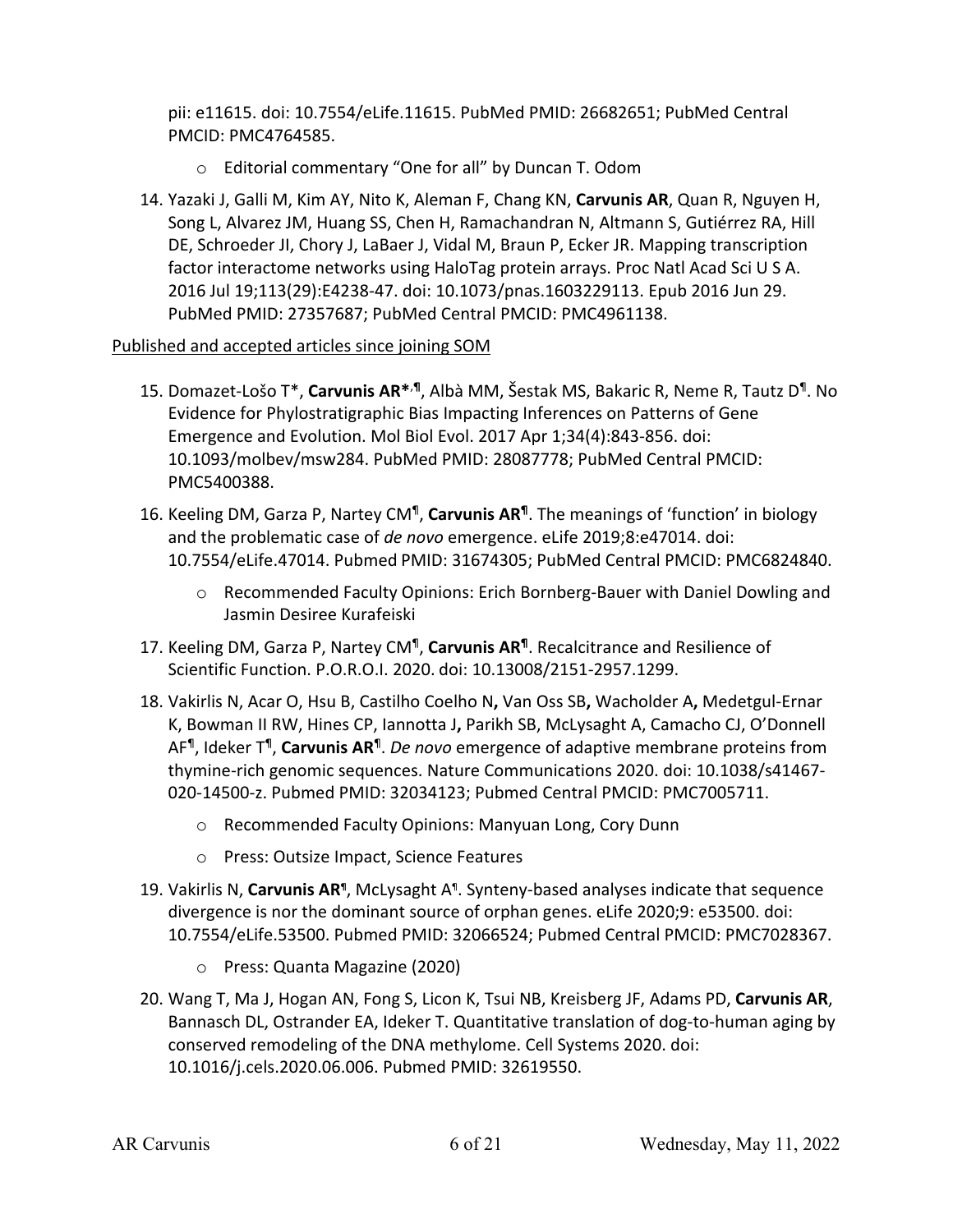- 21. Parikh SB, Castilho Coelho N, **Carvunis AR¶**. LI Detector: a framework for sensitive colony-based screens regardless of the distribution of fitness effects. Genes, Genomes, Genomics 2021. doi: 10.1093/g3journal/jkaa068. Pubmed PMID: 33693606.
- 22. Lee J, Wacholder A, **Carvunis AR¶**. Evolutionary characterization of the short protein SPAAR. Genes 2021. doi: 10.3390/genes12121864.
	- o Invited submission for Special Issue "How Do New Genes Originate and Evolve?"
- 23. Acar O, Zhang S, Bahar I, **Carvunis AR¶**. Elastic network modeling of cellular networks unveils sensor and effector genes that control information flow. (Accepted, *PLoS Computational Biology*)
- 24. Mudge JM, Ruiz-Orera J, Presner JR, Brunet MA, Gonzalez JM, Magrane M, Martinez T, Schulz JF, Yang YT, Alba MM, Baranoov PV, Bazzini A, Bruford E, Martin MJ, **Carvunis AR**, Chen J, Couso JP. Flicek P, Frankish A, Gertsein M, Hubner N, Ingolia NT, Menschaert, Ohler U, Roucou X, Saghatelian A, Weissman J, van Heesch S. A community-riven roadmap to advance research on translated open reading frames detected by Ribo-seq. (Accepted, *Nature Biotechnology*)
- 25. Guénolé A, Velilla F, Chartier A, Rich A, **Carvunis AR**, Sardet C, Simonelig M, Sobhian B. RNF219 regulates CCR4-NOT function in mRNA translation and deadenylation. (Accepted, *Scientific Reports*)

# Articles in revision

1. Van Oss SB, Parikh SB, Coelho NC, Wacholder A, Belashov I, Michaca M, Xu J, Kang YP, McCourt KM, McKee J, Ideker T, VanDemark AP, DeNicola GM, **Carvunis AR¶**. Unexpected Growth of a classic yeast auxotroph.

# 2. OTHER PEER REVIEWED PUBLICATIONS

# Review articles and opinion pieces

- 1. Mitra K\*, **Carvunis AR\***, Ramesh SK, Ideker T. Integrative approaches for finding modular structure in biological networks. Nat Rev Genet. 2013 Oct;14(10):719-32. doi: 10.1038/nrg3552. Review. PubMed PMID: 24045689; PubMed Central PMCID: PMC3940161.
- 2. **Carvunis AR**, Ideker T. Siri of the cell: what biology could learn from the iPhone. Cell. 2014 Apr 24;157(3):534-8. doi: 10.1016/j.cell.2014.03.009. Perspective. PubMed PMID: 24766803; PubMed Central PMCID: PMC4154484.
- 3. Ernst PB, **Carvunis AR**. Of mice, men and immunity: a case for evolutionary systems biology. Nat Immunol. 2018 May;19(5):421-425. doi:10.1038/s41590-018-0084-4. Perspective. PubMed PMID: 29670240; PubMed Central PMCID: PMC6168288.

# Invited reviews

- 1. Van Oss SB, **Carvunis AR**. De novo gene birth. PLoS Genet. 2019 May 23;15(5):e1008160. doi: 10.1371/journal.pgen.1008160. eCollection 2019 May. PubMed PMID: 31120894; PubMed Central PMCID: PMC6542195.
	- o This invited review became the Wikipedia article for *de novo* gene birth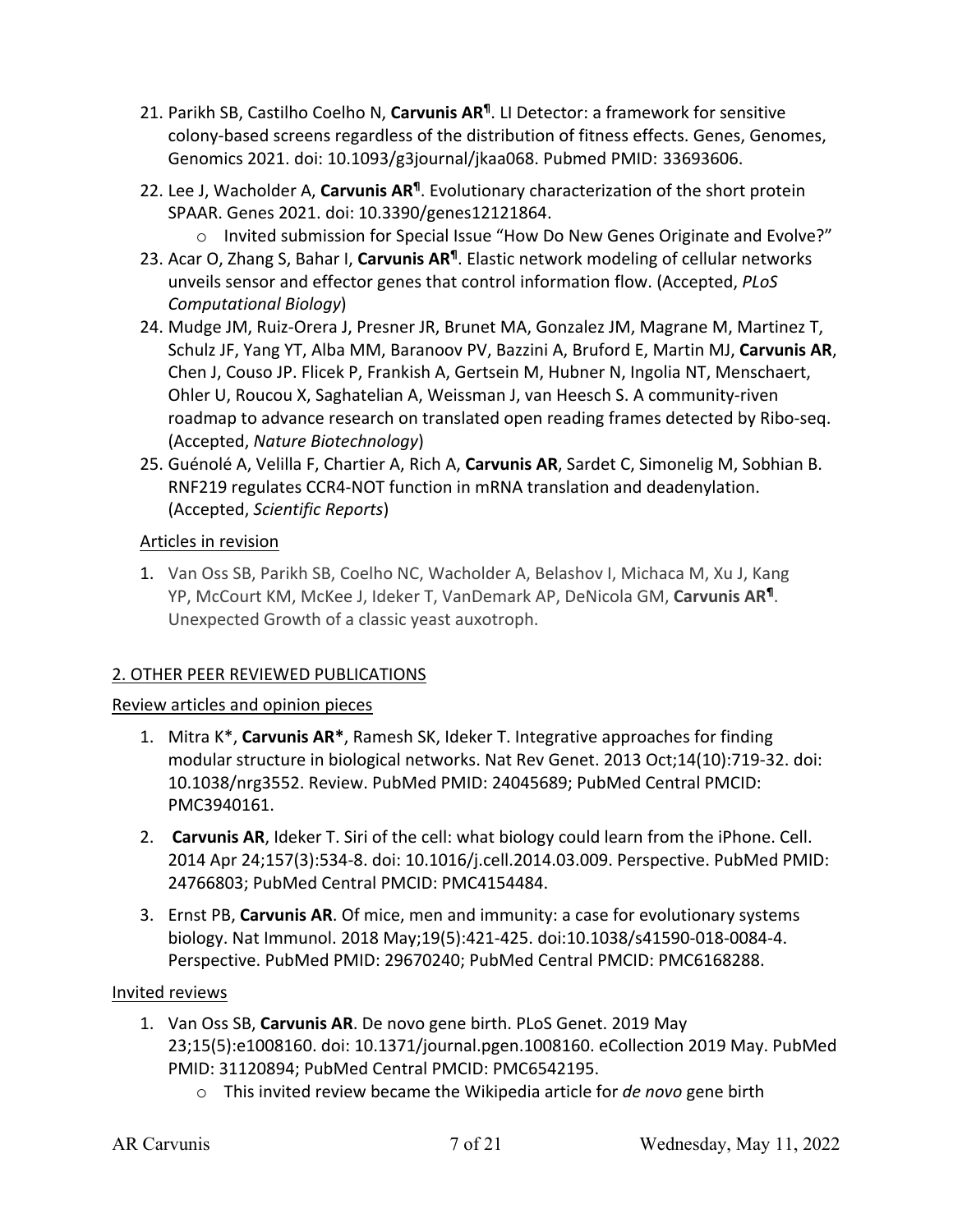#### 3. OTHER NON-PEER REVIEWED PUBLICATIONS

#### Invited lay publications

- 1. **Carvunis AR**, Gomez E, Thierry-Mieg N, Trilling L, Vidal M. [Systems biology: from yesterday's concepts to tomorrow's discoveries]. Med Sci (Paris). 2009 Jun-Jul;25(6- 7):578-84. doi: 10.1051/medsci/2009256-7578. French. PubMed PMID: 19602354.
- 2. **Carvunis AR**, Dreze M. [Virulence effectors target key proteins of interactome networks of host plant cells]. Med Sci (Paris). 2012 Mar;28(3):237-9. doi: 10.1051/medsci/2012283003; Pubmed PMID: 22480639.

#### Invited perspective

1. Wacholder A, **Carvunis AR**. New genes from borrowed parts. *Science* 2021. 371 (6531), 779-780. doi: 10.1126/science.abf8493

#### 4. BOOKS, BOOK CHAPTERS AND MONOGRAPHS

1. **Carvunis AR**, Roth FP, Calderwood MA, Cusick ME, Superti-Furga G, Vidal M: Interactome networks, in *Handbook of Systems Biology* (2012).

# **PROFESSIONAL ACTIVITIES**

#### **TEACHING**

#### **Graduate Student Teaching:**

March 2019. Molecular Evolution Graduate course. Guest lecture on Gene birth. One session.

2019 – present. Course Director, Evolutionary Biology of Human Disease, course open to graduate and medical students, 30 sessions per year every two years. MSCBIO 2074/ISB 2075.

2020 – present. Course co-director, Molecular Evolution, course open to graduate students, 30 sessions per year every two years. MSCBIO 2075/CMPBIO 2075.

Oct. 2021. Computational Biomedicine and Biotechnology Masters degree 2110. One session.

#### **Undergraduate Student Teaching:**

Nov. 2009: Simmons College, Boston, MA, USA, *De novo* gene birth in *S. cerevisiae*. Autobiographical and scientific lecture aimed at illustrating the birth and development of a graduate research project to female seniors in Biology.

Dec. 2013 and 2014: Simmons College, Boston, MA, USA: My career path as a Network Biologist. Auto-biographical lecture aimed at introducing female freshmen to Bioinformatics. This presentation was elected best of 2013 (most informative, most relatable) by the students.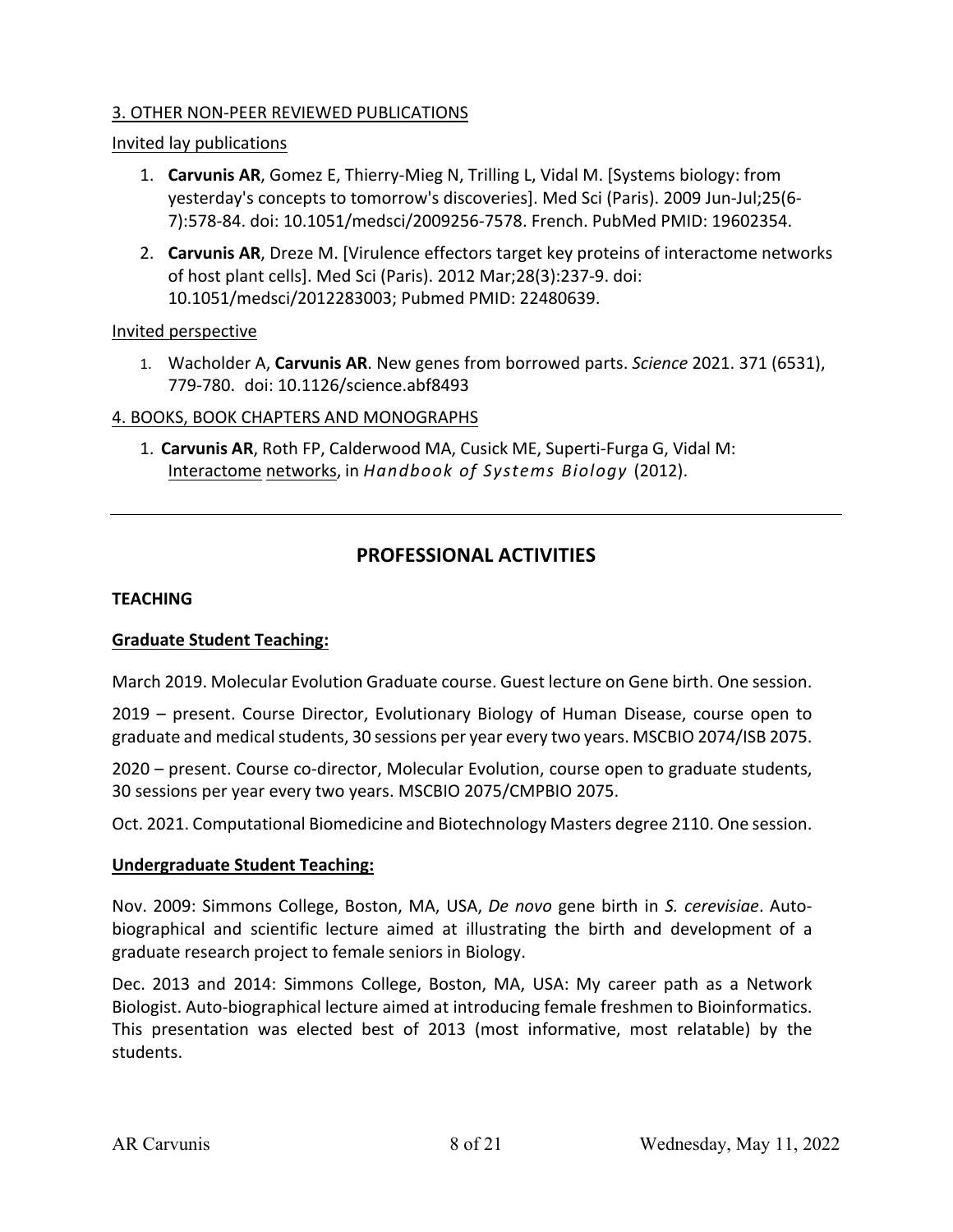July 2017: TecBio program at the University of Pittsburgh: Example of a non-linear academic career path. Introducing a diverse group of undergraduate students to the trials and tribulations of an early academic career, including life-changing surprise discoveries.

May 2018: TecBio program at the University of Pittsburgh: Genomics and Evolutionary Biology.

2018 – present: Collaborator, Yeast ORFan Gene Project NSF RCN-UBE networking project. Design undergraduate learning modules in computational and evolutionary biology with group members and project leaders; the modules are then taught to educators at Primarily Undergraduate Institutions

July 2021: Wadsworth Center's REU program: Evolutionary origins of orphan genes.

Feb. 2022: Simmons College, Boston, MA, USA. Evolutionary origins of orphan genes.

June 2022: Adopt a Proto-gene workshop, first installment. NSF CAREER funded educational initiative where professors and students from Primarily Undergraduate Institutions and Community Colleges learn how to incorporate my research, and associated computational, evolutionary and genetics concepts, into their teachings. Worksheets and Modules provided.

## **High School Student Teaching:**

2001- 2005: Private Science Teacher for high students, Paris, France, all students successfully graduated high school and went to college

July 2018: DiscoBio program at the University of Pittsburgh, Genomics and Evolutionary Biology, one session.

## **Faculty Development Teaching:**

2017 - present: Member, NewPI Slack group (an international online peer-mentoring community for early-stage independent investigators)

Dec. 2018: SPRINGBOARD peer-mentoring lunch meeting, 1 session

Feb. 2022: recorded interview for the SOM NSF CAREER virtual workshop series

## **Public Lectures:**

March 2009: Towards new models of biological network evolution: an introduction to basic molecular biology, genome annotation, and interaction mapping techniques, Center for Complex Network Research joint seminar, Boston, MA;

Oct. 2009: What biology can we learn by observing large scale experimentally generated protein interactions networks? Center for Complex Network Research joint seminar, Boston, MA, USA. Introductory biology lecture for physicists.

Jan. 2010. Interactomes et Biologie Systémique, with Drs Vidal, Charloteaux & Dreze. Café des sciences de Boston, Boston, MA, USA. Public lecture in French language aimed at introducing the francophone community of Boston to systems biology.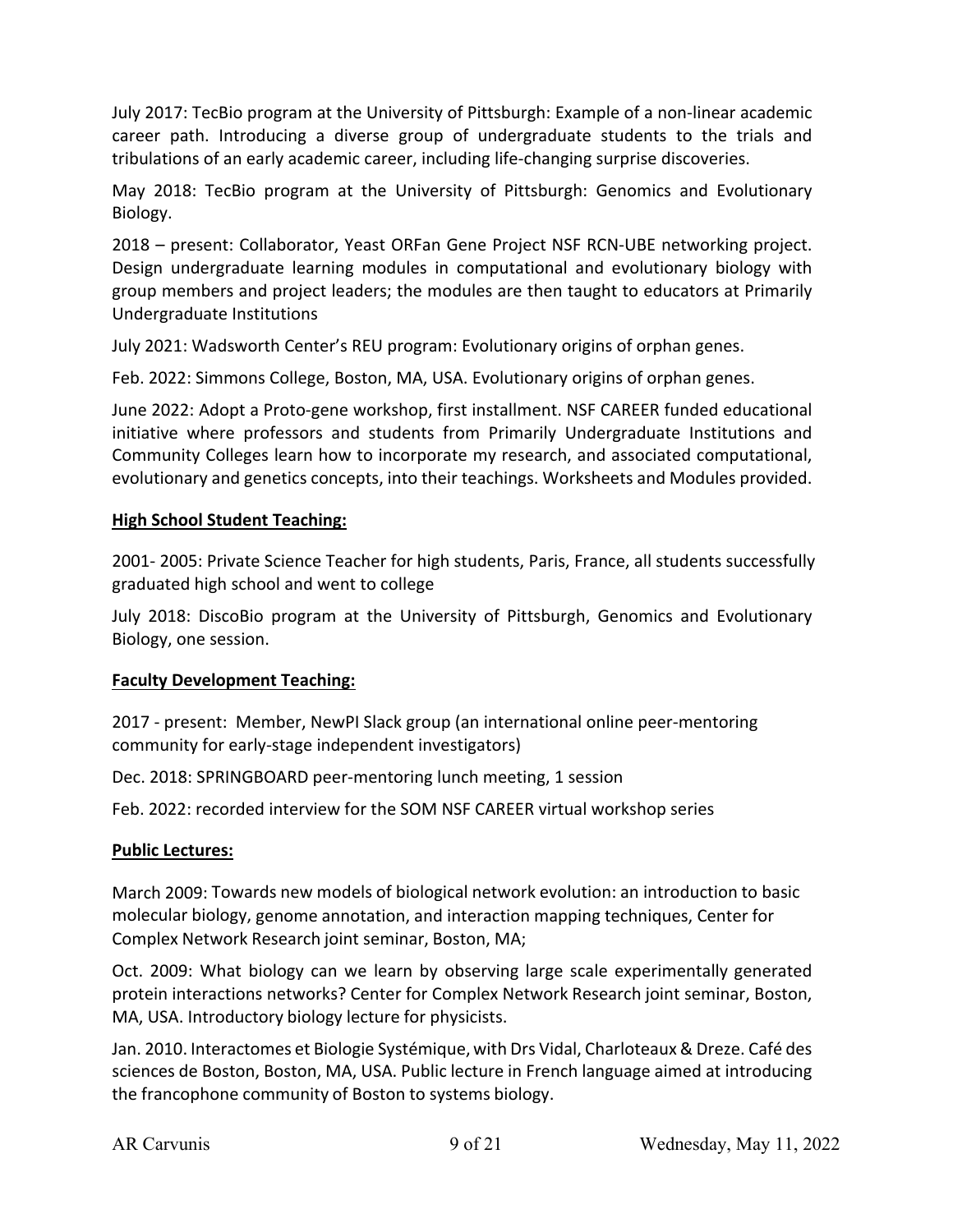Summer 2020. Passage d'informations participative et interactif. A French language online series aimed at disseminating scientific and societal information to a public mostly consisting of young professionals and graduate students spanning a broad array of backgrounds and specialties. I led the following events:

- o Evolutionary Systems Biology: an introduction to molecular and evolutionary biology as they relate to the human condition
- $\circ$  Purpose in evolutionary biology: an introduction to the concepts of speciation and innovation in life sciences as they relate to fundamental philosophical questions

Dec. 2020. Passage d'informations participative et interactif. CRISPR, the genomic scissors.

## **Teaching-related Service:**

### Service on graduate student committees:

2017 – 2020: She Zhang, Bahar laboratory, Joint Carnegie-Mellon Pitt Computational Biology (CPCB) program, University of Pittsburgh SOM

2017 – 2020: Yang Yang, Ma laboratory, CPCB program, Carnegie-Mellon University

2017 – 2020: Natalie Sauerwald, Kingsford laboratory, CPCB program, Carnegie-Mellon University

2018 – 2021: Sarah Munyoki, Orwig laboratory, Integrative Systems Biology (ISB) program, Magee Women Research Institute, University of Pittsburgh SOM

2019 – present: Yunye Shu, Kaplan laboratory, University of Pittsburgh Biology Department

2019 – 2021: Aidan Huene, Nicotra laboratory, ISB program, University of Pittsburgh SOM

2019 – present: Omer Acar, Carvunis laboratory, CPCB program, University of Pittsburgh SOM

2020 – present: Wes Phelps, Lee laboratory, University of Pittsburgh Biology Department

2020 – present: Karen Peralta Martinez, Khol laboratory, University of Pittsburgh Biology Department

2020 – present: Benjamin Patty, Hainer laboratory, University of Pittsburgh Biology Department

2019 – present: Bingbing Duan, Kaplan laboratory, University of Pittsburgh Biology Department

2020 – present: Saurin Parikh, Carvunis laboratory, ISB program, University of Pittsburgh SOM

2020: Ben Kim, Carja laboratory, CPCB program, Carnegie-Mellon University

2021 – present: Carly Houghton, Carvunis laboratory, CPCB program, University of Pittsburgh SOM

2022 – present: Manuel Michaca, Nicottra laboratort, ISB program, Universtity of Pittsburgh SOM

2021 – present: April Rich, Carvunis laboratory, CPCB program, University of Pittsburgh SOM

2021 – present: Lin Chou, Carvunis laboratory, ISB program, University of Pittsburgh SOM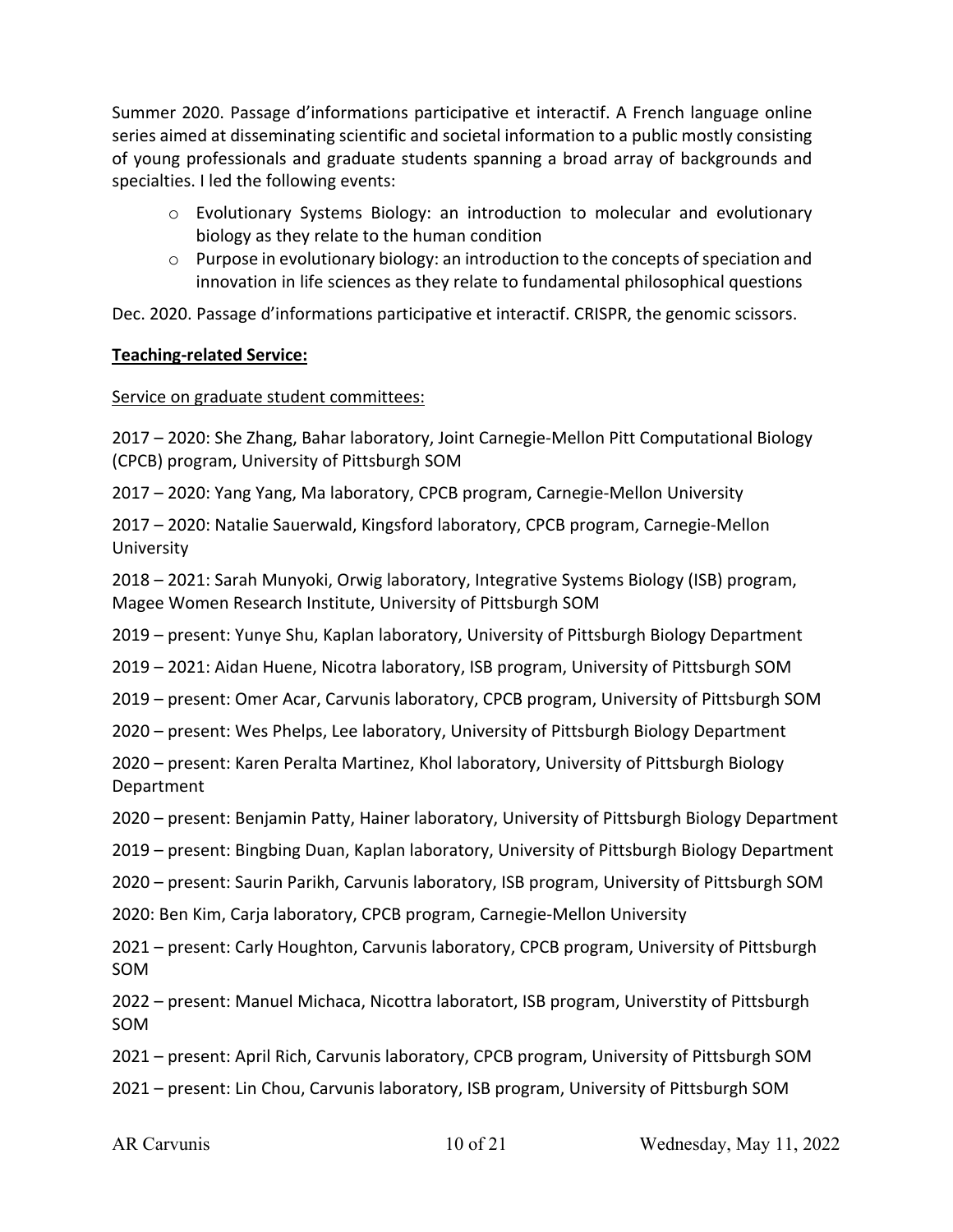#### Other teaching-related service:

2017-2019, Member, Admissions Committee, Integrative Systems Biology graduate program

Feb. 2019, featured faculty mentoring lunch, Women in Science and Engineering Graduate Student Organization (WISE GSO)

Aug. 2019, Member, T32 Selection Committee, joint Carnegie-Mellon Pitt Computational Biology Graduate Program (CPCB)

Fall 2019 - 2022: Associate Director, Integrative Systems Biology graduate program

- o Chair, Admissions committee
- o Liaison, Pittsburgh Center for Evolutionary Biology and Medicine
- o Director, Evolutionary Medicine micro-credential

Jan. 2022 – present: Director, Adopt a Proto-gene.

- $\circ$  NSF CAREER funded Educational Initiative targeting undergraduate educators and students across the USA (~50 institutions, most of which Primarily Undergraduate Institutions and Community Colleges)
- $\circ$  Run a virtual collaborative network to facilitate exchange of course and materials
- $\circ$  Develop and share training modules and worksheets targeting advanced topics of computational, genetics and evolutionary biology using yeast as a model
- $\circ$  Promote class and lab research targeting proto-genes to synergistically develop student skills and increase knowledge about these novel genetic elements

#### **Medical Student Mentoring:**

May – July 2018: BaDoi Phan, University of Pittsburgh, MSTP program

#### **Graduate Student Mentoring:**

Prior to joining SOM:

June – Aug. 2012: Research Supervisor, Nipun Mistry, John Hopkins University, Masters Bioinformatics, now statistical analyst at MD Anderson Cancer Center

Jan. 2013 – March 2013: Co-supervisor, Dylan Skola, Graduate program in Systems Biology and Bioinformatics, UCSD, Ph.D. rotation student, graduated 2019

Jan. 2014 – March 2014: Co-supervisor, Tina Wang, Graduate Program in Biomedical Sciences, UCSC, Ph.D. rotation student, graduated 2019

2013 – 2016: Co-supervisor, Brian Hsu, UCSD, Masters Bio-engineering, now entrepreneur

Rotations supervisor: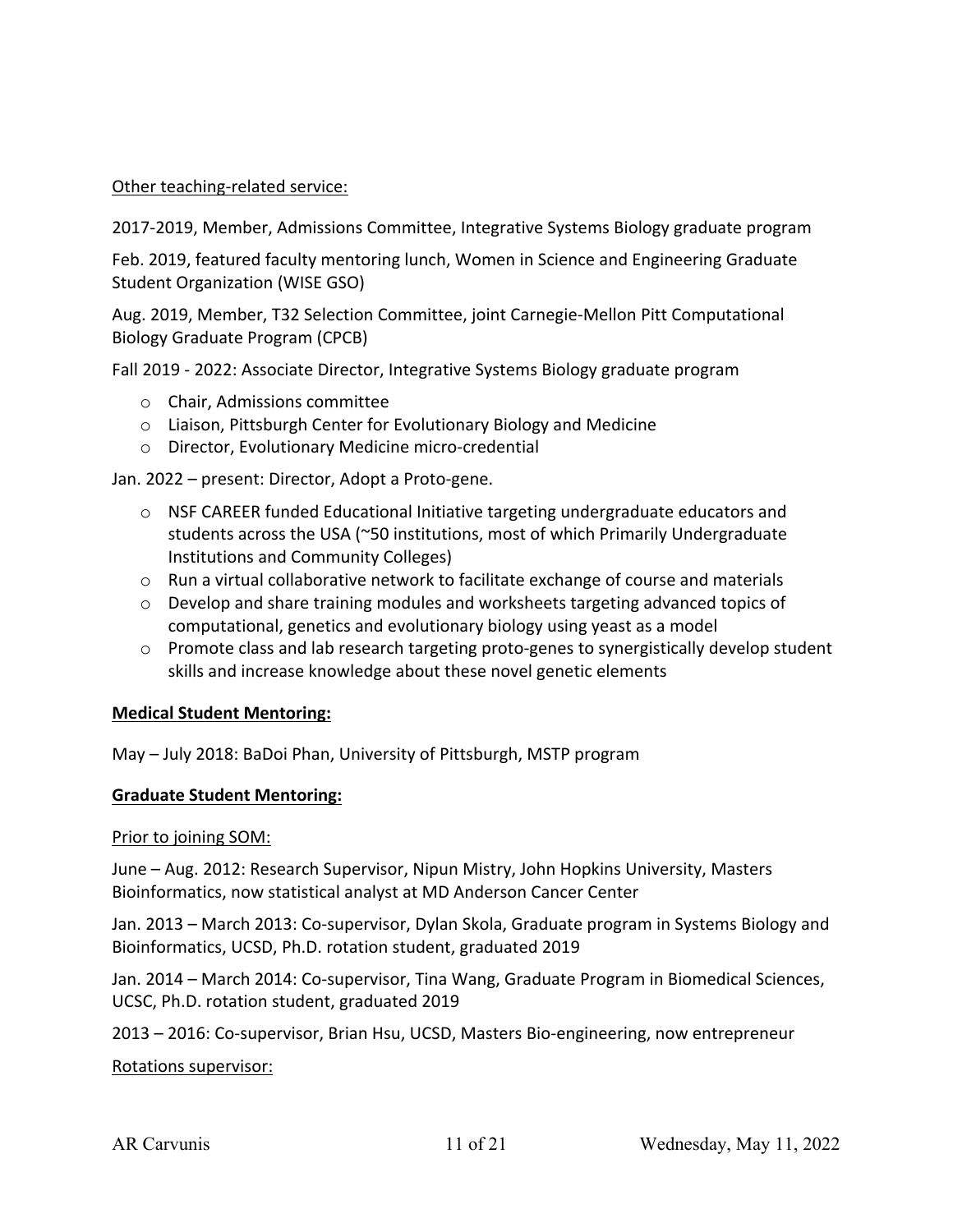March 2017: Haoyun Lei, University of Pittsburgh SOM, Joint Carnegie-Mellon Pitt Computational Biology (CPCB) program

Aug. 2017: Feng Shan, University of Pittsburgh SOM, Integrative Systems Biology (ISB) program

Oct. 2017: Trevor Frisby, University of Pittsburgh SOM, CPCB program

Oct. 2018: Tyler Lovelace, University of Pittsburgh SOM, CPCB program

Oct. 2019: Marissa Di, University of Pittsburgh SOM, CPCB program

Jan. – April 2020: Manuel Michaca, University of Pittsburgh SOM, Interdisciplinary Biomedical Graduate Program

Oct. 2020: Lin Chou, University of Pittsburgh SOM, ISB program

Nov. 2020: Jiwon Lee, University of Pittsburgh SOM, CPCB program

Jan. – March 2021: Jiazhen Xu, University of Pittsburgh SOM, Interdisciplinary Biomedical Graduate Program

Master's thesis supervisor:

Aug. 2017 – 2018: Master's Thesis Supervisor, Saurin Parikh, Maters in Bioengineering, University of Pittsburgh SOM, Graduated 2018

Ph.D. thesis supervisor:

2018 – present: Omer Acar, University of Pittsburgh SOM, CPCB program (proposed)

2019 – present: Saurin Parikh, University of Pittsburgh SOM, ISB program (passed comprehensive exam)

2019 – present: Carly Houghton, University of Pittsburgh SOM, CPCB program (proposed)

- 2020 present: April Rich, University of Pittsburgh SOM, CPCB program
- 2021 present: Jiwon Lee, University of Pittsburgh SOM, CPCB program

2021 – present: Lin Chou, University of Pittsburgh SOM, ISB program

#### **Undergraduate Student Mentoring:**

June – August 2010: Justin Barbette, EPITA, Undergraduate Computer Engineering, now engineer at SNOWsat

July 2011 – August 2012:, Sarah Nix, Curry College, Undergraduate Biology, now nurse practitioner at Maine Medical Center

January 2013 – June 2014: Jonathan Chen, UCSD, Undergraduate Computer Science, now at Buzzfeed

March 2013 – October 2014: Alice Yu, UCSD, Undergraduate Computer Science, now Ph.D. student at Stanford

March 2014 – December 2015: Katharine Metedgul-Ernar, UCSD, Undergraduate Biology, now working in her own start-up company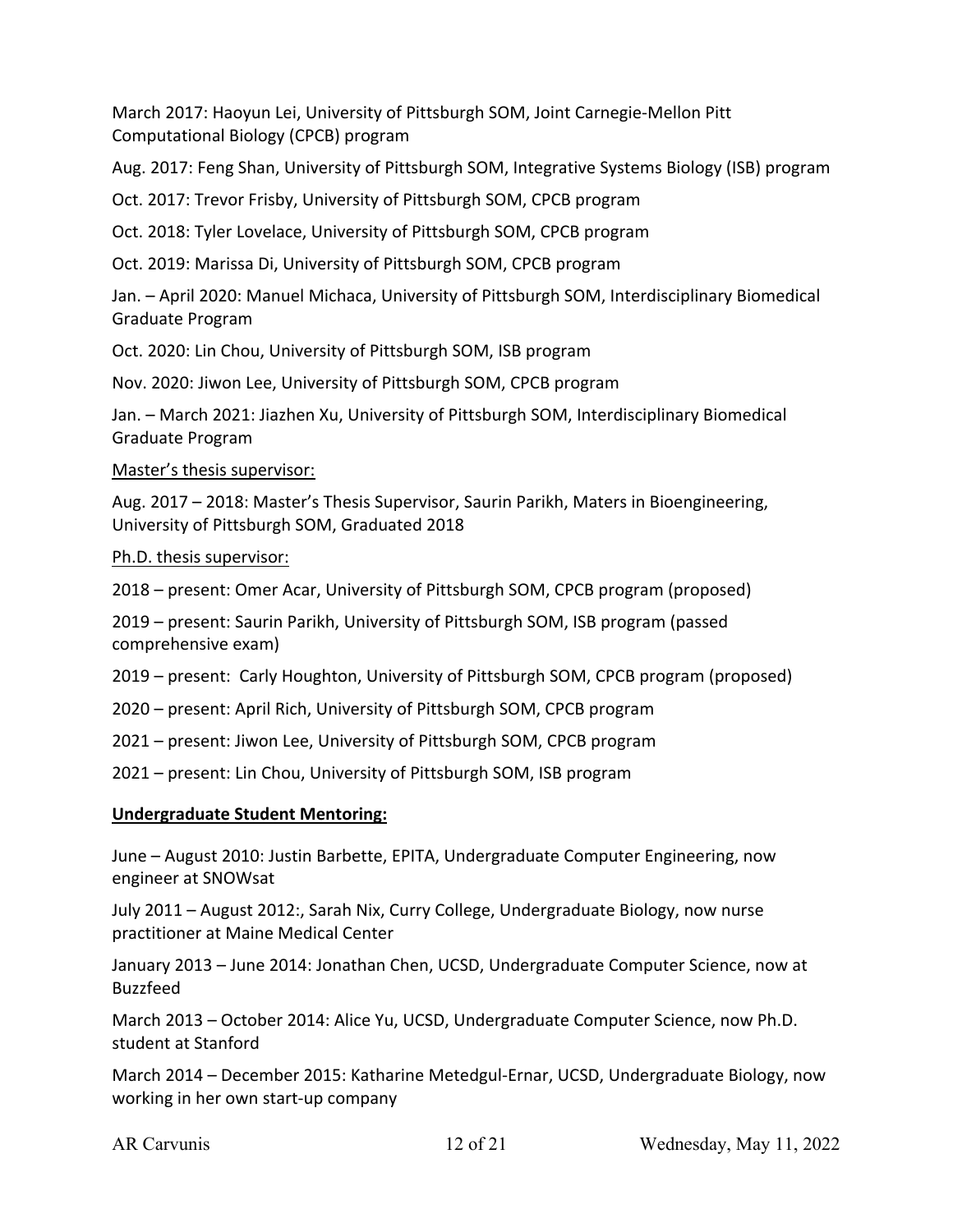January 2015 – June 2016: Cameron Hines, UCSD, Undergraduate Biology, now in Medical School

January 2015 – June 2016: Nicholas Regent, UCSD, Undergraduate Biology, now at Golden Gate National Parks Conservancy

January – October 2016: Manuel Michaca, UCSD, Undergraduate Biochemistry, now Ph.D. student at University of Pittsburgh SOM

January – December 2016: Ailin Zhang, UCSD, Undergraduate Biochemistry, now Ph.D. student

February – March 2017: Ryan Hausler, University of Pittsburgh, Undergraduate Bioinformatics

March – September 2017: Neha Sodhi, UCSD, Undergraduate Bioengineering, graduated

May 2017: Sharif Abdelbaky, University of Pittsburgh, Undergraduate Computer Science

June – August 2017: Kate Karlovitch, Ohio University, Undergraduate Chemistry, Research Training Program in Health Sciences

July 2017 – Oct. 2019: John Iannotta, University of Pittsburgh, Undergraduate Molecular Biology, now Research Assistant at SOM

August – September 2017 & June – August 2018: Selin Sevgi, Undergraduate Molecular Biology and Genetics, Koc University (Turkey), Research Training Program in Health Sciences. Now Master's student in London

May – July 2018: Dominique Cantave, Undergraduate Mathematics, Harvard University, TecBio REU

May – July 2018: Thomas Dougherty, Undergraduate Mathematics, Harvey Mudd College, TecBio REU

May 2019 – present: Kate McCourt, University of Pittsburgh, Undergraduate Pre-med

May- Aug. 2019: Jake McKee, Robert Morris University, Undergraduate Biology, Research Training Program in Health Sciences

August 2019: Tanvi Yende, Yale University, Undergraduate Statistics, Research Training Program in Health Sciences

May – July 2021: Vijay Cherupally, University of Pittsburgh, Undergraduate Computational Biology, TecBio REU

June 2021 – present: Alexis Berger, University of Pittsburgh, Undergraduate Pre-med

May – July 2022: Sasha Manus, Undergraduate Biology, Brandeis University, TecBio REU

May – August 2022: Brandon Garcia, Undergraduate Marine Biology, Rollins College, Adopt a Proto-gene initiative

May – August 2022: Aaron Zhang, Undergraduate Biological Sciences, University of Pittsburgh, Adopt a Proto-gene initiative

#### **Postdoctoral mentoring**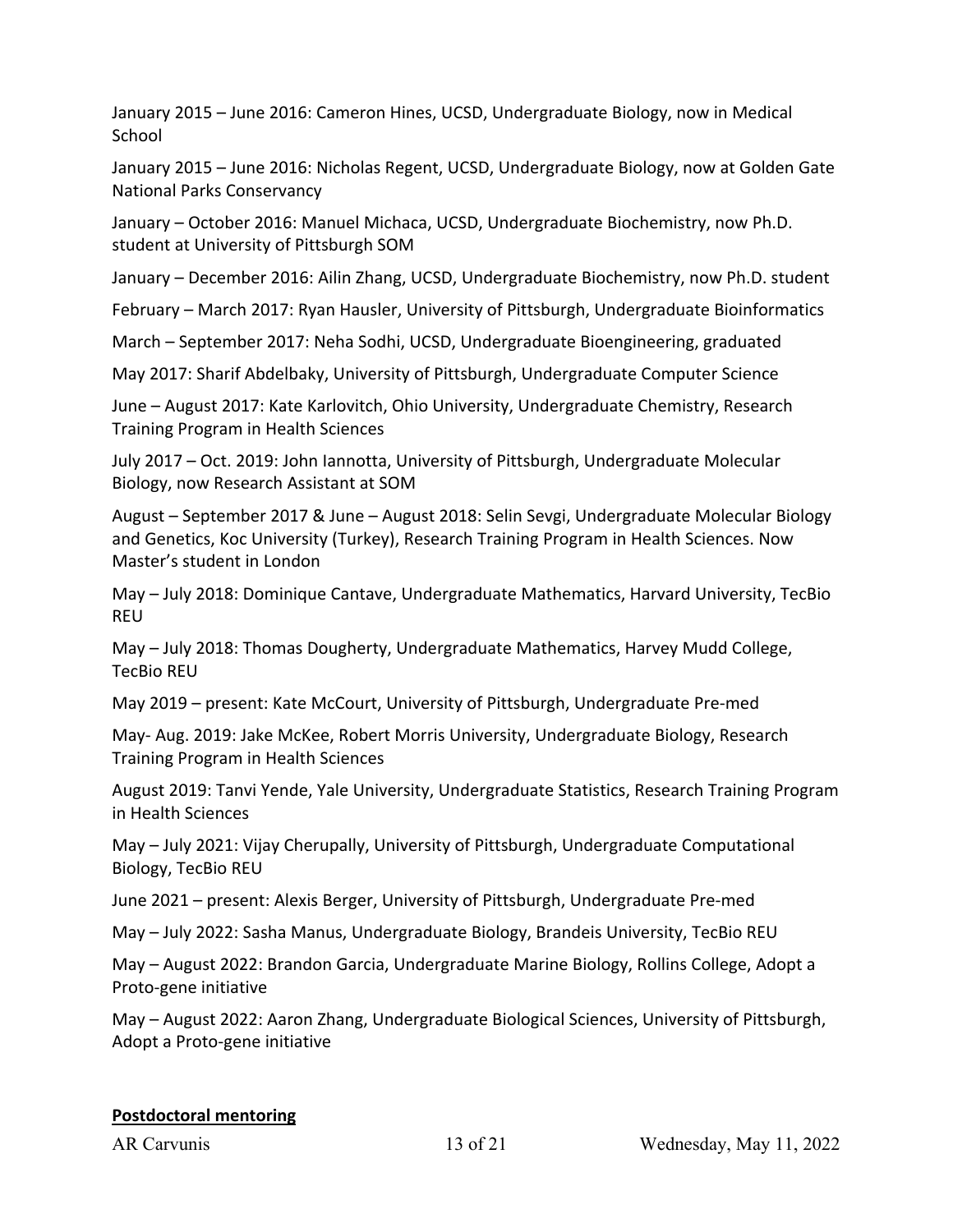Oct. 2017 – present: Dr Branden Van Oss, Ruth L/ Kirschstein postdoctoral fellow

Feb. 2018 – present: Dr Aaron Wacholder, postdoctoral fellow

## **Mentored Grant Funding:**

2018 – 2021: GM129929. NIH/NIGMS Ruth L/ Kirschstein National Research Service Award (F32). Investigating mechanisms of *de novo* gene birth in *Saccharomyces cerevisiae*. Awarded to Dr. Branden Van Oss, postdoctoral fellow in Carvunis laboratory.

Aug. 2019 – 2021: NIBIB (T32) training grant to CPCB program was awarded to Carly Houghton, CPCB graduate student in Carvunis Laboratory, for the imaging of small proteins.

Sept. 2021 – present: NSF Graduate Research Fellowship Program awarded to April Rich, CPCB graduate student in Carvunis laboratory, for computational analyses of non-canonical translated elements

# **RESEARCH**

#### **Current Grant Support**

| DP2 GM137422                  | From non-<br>coding to<br>coding:<br>uncovering the<br>hidden coding<br>potential of non-<br>coding<br>sequences and<br>its role in de<br>novo gene<br>evolution | PI<br>65% effort<br>7.8 calendar | 09/30/2019-<br>05/31/2024 | \$1,500,000 DC<br>\$2,347,500 TC |
|-------------------------------|------------------------------------------------------------------------------------------------------------------------------------------------------------------|----------------------------------|---------------------------|----------------------------------|
| Alfred P. Sloan<br>Foundation | 2021 Sloan<br>Research<br>Fellowship in<br>Computational<br>and Evolutionary<br>Molecular<br>Biology.                                                            | PI<br>3% effort                  | 09/15/2021-<br>09/14/2023 | \$75,000 DC<br>\$75,000 TC       |
| <b>NSF CAREER</b>             | <b>CAREER:</b><br>Investigation of<br>how proto-gene<br>expression<br>impacts growth<br>in budding yeast                                                         | PI<br>16.6% effort<br>2 calendar | 01/15/2022<br>12/31/2026  | \$1,022,531 DC<br>\$1,491,927 TC |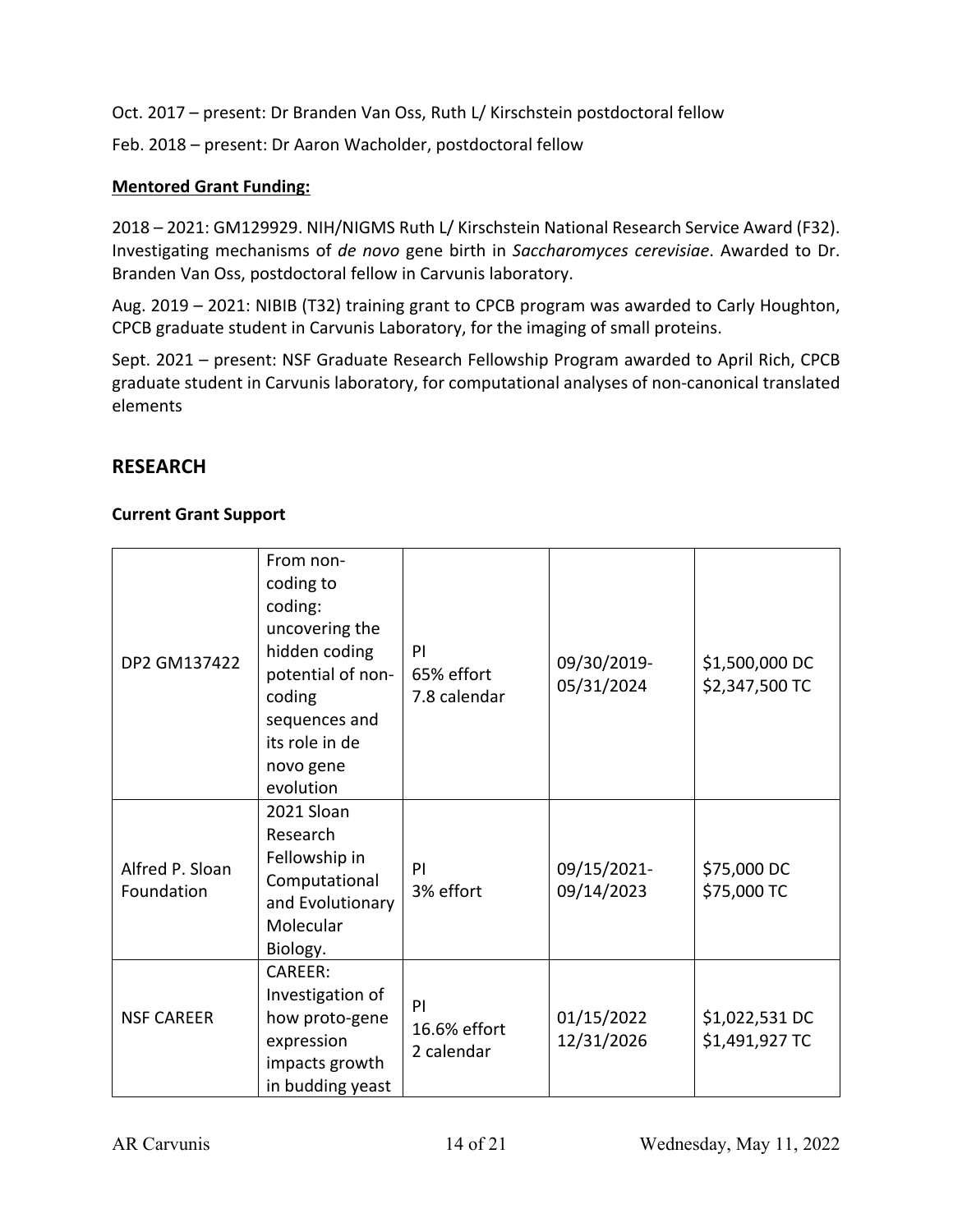## **Pending Grant Support**

#### **Prior Grant Support:**

| K99 GM108865                                      | Deciphering the<br>mechanisms and<br>dynamics of<br>proto-gene<br>evolution. | PI<br>75% effort<br>9 calendar   | 05/01/2014-<br>03/31/2016 | \$179,992                    |
|---------------------------------------------------|------------------------------------------------------------------------------|----------------------------------|---------------------------|------------------------------|
| <b>DARPA</b><br><b>Biological</b><br>Technologies | Streamlining and<br>defragging the<br>genome of a<br>eukaryotic cell.        | Project Team<br>Member.          |                           |                              |
| R00 GM108865                                      | Deciphering the<br>mechanisms and<br>dynamics of<br>proto-gene<br>evolution. | PI<br>75% effort<br>9 calendar   | 03/01/2017-<br>02/28/2020 | \$747,000                    |
| Searle Scholar<br>Program                         | The functional<br>landscape of<br>non-genic<br>proteome                      | PI<br>10% effort<br>1.2 calendar | 07/01/2018-<br>06/30/2021 | \$300,000 DC<br>\$300,000 TC |

#### **Journal refereeing**

# AR Carvunis 15 of 21 Wednesday, May 11, 2022 *Prior to joining SOM BMC Evolutionary Biology Cell Curr. Opt. Struct. Biol eLife Genome Biology and Evolution Medecine/Sciences Molecular Biology and Evolution*: x2 *Molecular Phylogenetics and Evolution Philosophical Transactions B PLoS Computational Biology PLoS Genetics PLoS One: x4 PNAS*: x2 *Science* Since joining SOM *Bioinformatics*: x2 *Cell Reports*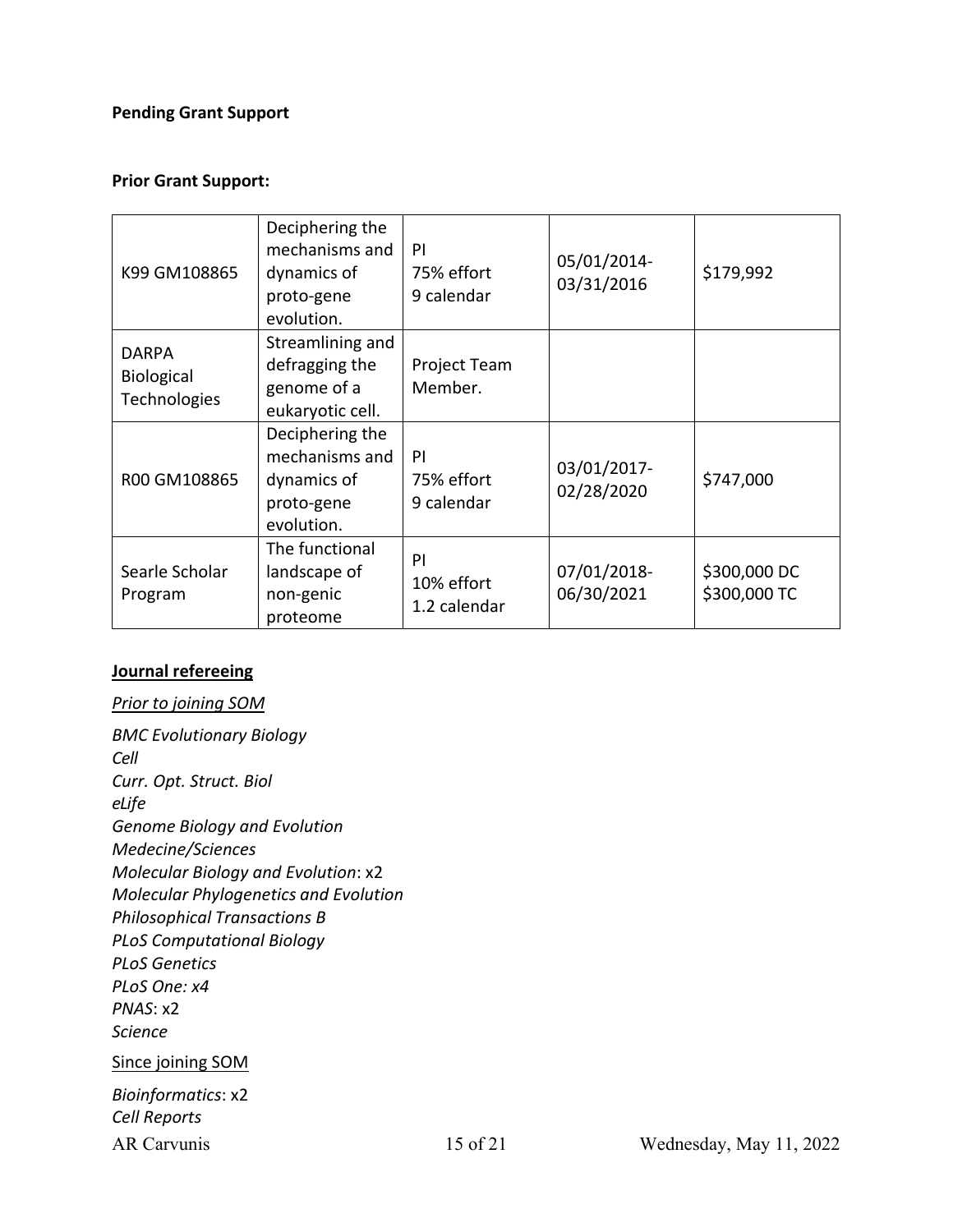*Current Opinions Structural Biology Genome Biology*: x2 *Genome Biology and Evolution*: x2 *Genome Research*: x2 *Journal of Molecular Evolution*: x2 *Medicinal Research Reviews Molecular Biology and Evolution*: x2 *Nature Communications: x2 Nature Ecology and Evolution*: x3 *Nature Methods Nucleic Acids Research Philosophical Transactions B PLoS Biology PLoS Computational Biology PLoS Genetics PLoS One*: x2 *Plant Science PNAS The Plant Journal Trends in Cell Biology*

#### **Editorships**

Member of Cell Communication and Signaling editorial board since 2012 Member of Frontiers in Bioinformatics and Computational Biology editorial board since 2017 Guest Editor for PLoS Genetics, 2018 Guest Editor for PNAS, 2022

#### **Grant reviewing**

2021 Ad-hoc reviewer for the National Science Foundation Plant Genome Research Program 2022 Ad-hoc reviewer for the National Science Foundation Molecular and Cellular Biology Program

2022 Panelist, National Science Foundation Cellular and Biochemical Engineering Program

#### **LIST of CURRENT RESEARCH INTERESTS**

My integrative research program aims at deciphering how evolution shapes the organization of genomes and molecular networks in order to improve understanding of genotype-phenotype relationships. I am particularly interested in the molecular mechanisms of change and innovation in evolution. My work is shedding light on the mechanisms and dynamics of *de novo* gene birth, a phenomenon proving increasingly important in the evolution of genomes. This research has profound biomedical implications and challenges current biological concepts such as the notion of "gene" or "function".

#### **INVITED SEMINARS AND LECTURESHIPS**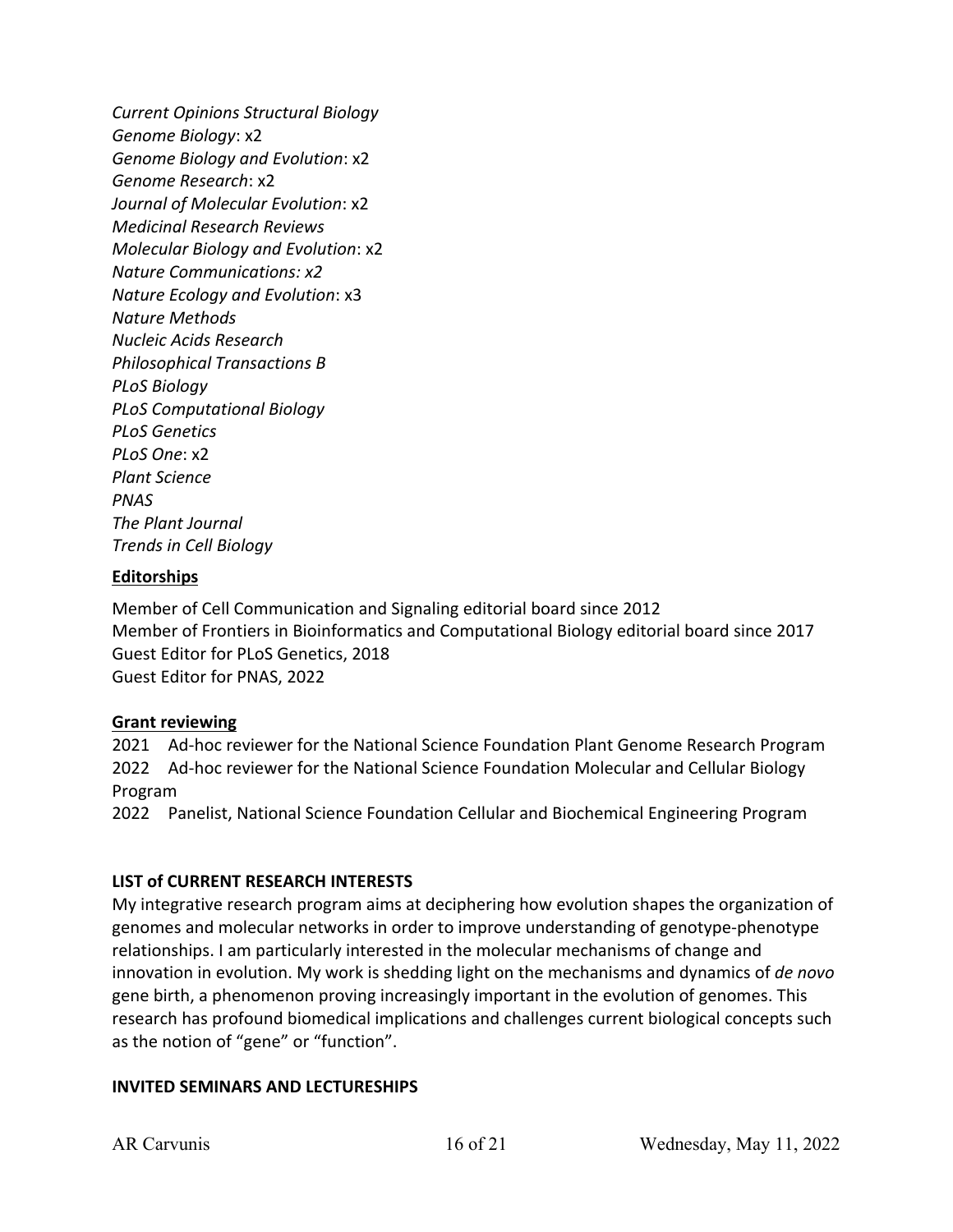### **Local Presentations**

#### Prior to joining SOM

- 1. Aug. 2008: Dana-Farber Cancer Institute student retreat, Boston, MA: *De novo* appearing genes in *Saccharomyces cerevisiae*
- 2. Jan. 2009: Center for Cancer Systems Biology Think Tank, Boston, MA: New insights on gene birth
- 3. Aug. 2009: Dana-Farber Cancer Institute Cancer Biology Department retreat, Cambridge, MA: *De novo* gene birth in *Saccharomyces cerevisiae, Poster Presentation*
- 4. Sept. 2009: Boston Yeast Meeting, Cambridge, MA: *De novo* gene birth in *Saccharomyces cerevisiae*
- 5. June 2009: Roth Lab retreat, Gloucester, MA: *De novo* gene birth in *Saccharomyces cerevisiae*
- 6. July 2009: Center for Cancer Systems Biology retreat, Gloucester, MA: *De novo* gene birth in *Saccharomyces cerevisiae*
- 7. March 2010: Dana-Farber Cancer Institute Cancer Biology Seminar, Boston, MA: The protogene hypothesis
- 8. Sept. 2010: Center for Cancer Systems Biology retreat, Gloucester, MA: Duplication and divergence in a plant interactome
- 9. July 2011: Dana-Farber Cancer Institute Cancer Biology Department retreat, Boston, MA: Proto-genes, *Poster Presentation*
- 10. Sept. 2011: Center for Cancer Systems Biology retreat, Gloucester, MA: Proto-genes and *de novo* gene birth
- 11. May 2012: Dana-Farber Cancer Institute Cancer Biology Seminar, Boston, MA: Proto-genes and *de novo* gene birth
- 12. June 2014: Center for Cancer Systems Biology Alumni Retreat, Gloucester, MA: On the illusion of evolutionary divergence in regulatory networks
- 13. Feb. 2016: University of Pittsburgh Department of Computational and Systems Biology, Pittsburgh, PA: What makes us different? A systems biology perspective on evolutionary innovation
- 14. March 2016: University of California San Diego Department of Cellular and Developmental Biology, San Diego, CA: What makes us different? A systems biology perspective on evolutionary innovation

#### Since joining SOM

- 15. April 2017: Joint CMU-Pitt Ph.D Program in Computational Biology seminar series, Pittsburgh PA: Change and innovation in biological systems
- 16. May 2017: Pittsburgh Chromatin Club Mini-Symposium, Pittsburgh PA: On the illusion of evolutionary divergence in regulatory networks
- 17. June 2017: Joint CDSB/IMM symposium, Pittsburgh, PA: Of mice, men, network modeling and immune systems
- 18. Oct. 2017: Science 2017, Pittsburgh, PA: What makes us different? An evolutionary systems biology perspective
- 19. Oct. 2017: Magee-Womens Research Institute's Work in Progress Conference and Research Seminar Series, Pittsburgh, PA: The evolutionary impact of non-genic sequences
-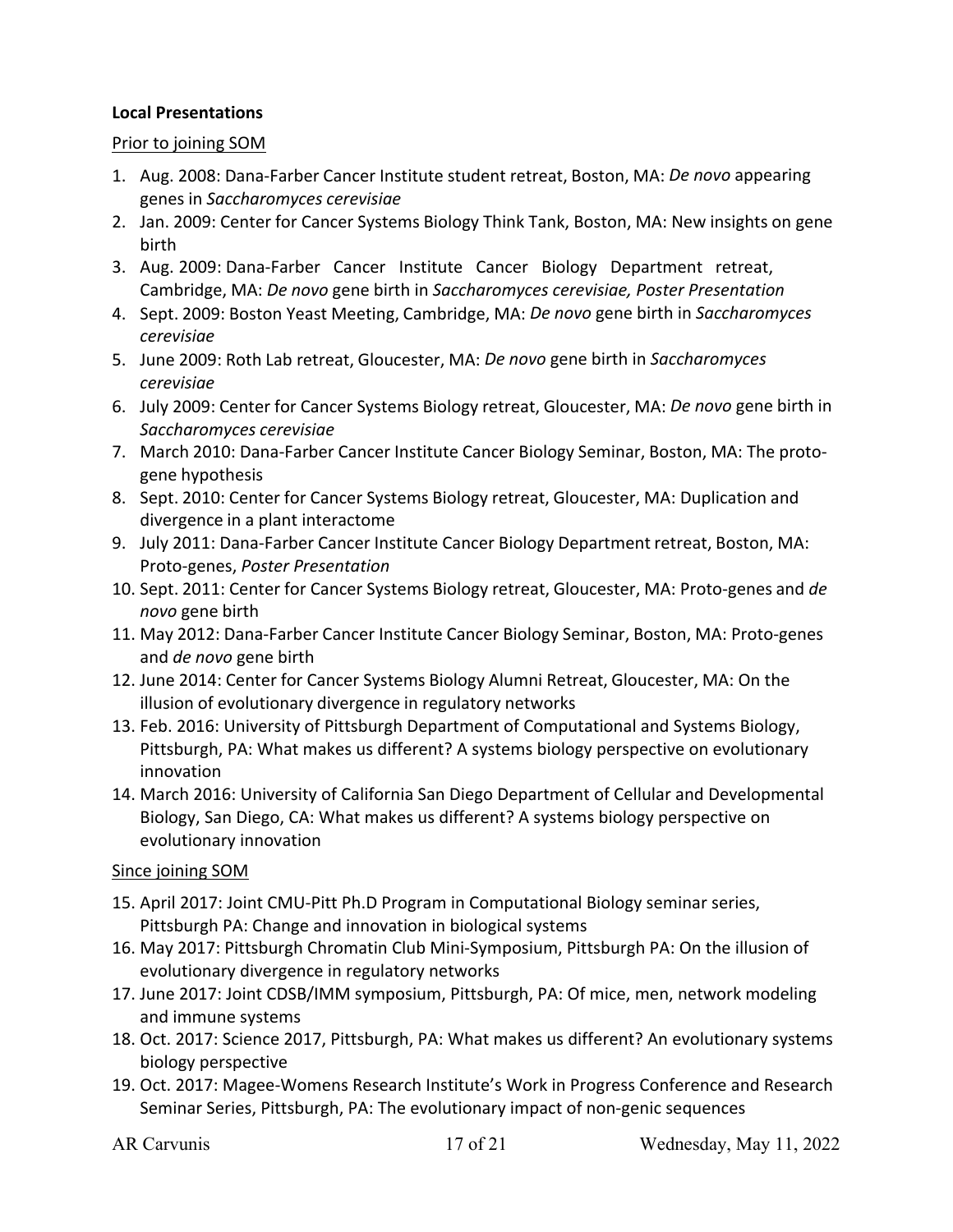- 20. Nov. 2017: University of Pittsburgh Department of Molecular Biophysics and Structural Biology, Pittsburgh, PA: Proto-genes and *de novo* gene birth
- 21. June 2018: Senior Vice Chancellor 12 at 12 Seminar series, Pittsburgh PA: Proto-genes and *de novo* gene birth
- 22. Sept. 2018: University of Pittsburgh Department of Human Genetics, Pittsburgh, PA: Protogenes and *de novo* gene birth
- 23. Nov. 2018: University of Pittsburgh Department of Biomedical Informatics, Pittsburgh, PA: Where do genes come from?
- 24. April 2019: Microbiome Seminar Series, Pittsburgh, PA: Proto-genes and *de novo* gene birth
- 25. May 2019: Life Science Week, Pittsburgh, PA: What makes us different?
- 26. Jan. 2020: Joint CDSB/IMM symposium, Pittsburgh, PA: Probing the dark matter of the translatome
- 27. Jan 2020: Integrative Systems Biology symposium, Pittsburgh PA: Change and innovation in Biological systems
- 28. May 2021: Aging institute of UPMC, Research In Progress Seminar Series
- 29. Sept. 2021: University of Pittsburgh Department of Biomedical Informatics, Pittsburgh, PA
- 30. March 2022: Starzl Transplantation Institute Biology Seminar, Pittsburgh, PA

# **Local Presentations by Trainees**

- 1. Nov. 2018: Dr. Aaron Wacholder, postdoctoral fellow; Department of Computational and Systems Biology, Pittsburgh, PA
- 2. Feb. 2019: Dr. Branden Van Oss, postdoctoral fellow; Department of Computational and Systems Biology, Pittsburgh, PA
- 3. Jan 2020: Dr Saurin Parikh, PhD student; Integrative Systems Biology symposium, Pittsburgh PA, *Poster Presentation*
- 4. Feb. 2020: Dr. Branden Van Oss, postdoctoral fellow; Department of Computational and Systems Biology, Pittsburgh, PA
- 5. March 2020: Dr. Aaron Wacholder, postdoctoral fellow; Department of Computational and Systems Biology, Pittsburgh, PA

# **Regional Presentations**

## Prior to joining SOM

- 1. Jan. 2014: San Diego Center for Systems Biology retreat, Lake Arrowhead, CA: On the illusion of evolutionary divergence, *Poster Presentation*
- 2. May 2014: San Diego Center for Systems Biology: Systems-to-Synthesis Symposium, San Diego, CA: On the illusion of evolutionary divergence in regulatory networks
- 3. Jan. 2015: San Diego Center for Systems Biology retreat, Lake Arrowhead, CA: A molecular clock for transcription factor binding evolution? *Poster Presentation*
- 4. Jan. 2016: San Diego Center for Systems Biology retreat, Lake Arrowhead, CA: A molecular clock for transcriptional evolution in animals? *Poster Presentation*
- 5. April 2016: San Diego Center for Systems Biology Systems-to-Synthesis Symposium, San Diego, CA: Evolution of transcriptional regulation in diverse animal lineages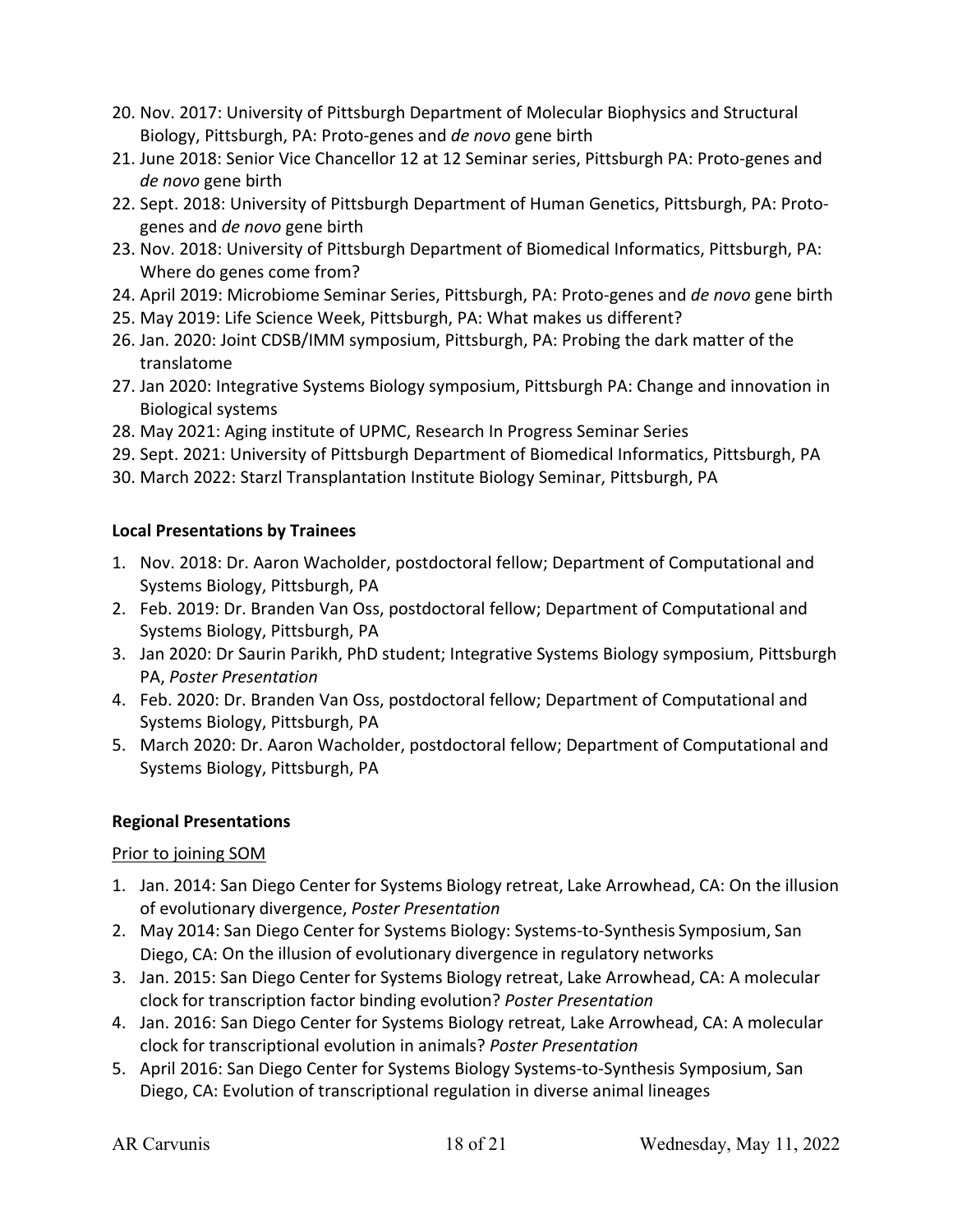#### Since joining SOM

- 6. Feb. 2017: Pittsburgh Area Yeast Meeting, Pittsburgh, PA: Change and innovation in biological systems
- 7. Aug. 2017: Molecular Evolution Laboratory Discussion group, Pittsburgh, PA: Change and Innovation in Biological Systems
- 8. Sept. 2017: Three Rivers Evolution Event (TREE), Pittsburgh, PA: On the illusion of regulatory divergence
- 9. May 2018: Molecular Evolution Laboratory Discussion group, Pittsburgh, PA: The genome's reservoir of adaptive proto-genes
- 10. Feb. 2019: Pittsburgh Area Yeast Meeting, Pittsburgh, PA: The adaptive potential of transmembrane proto-genes

## **Regional Presentations by Trainees**

- 1. May 2018: Dr. Branden Van Oss, postdoctoral fellow, Pittsburgh Area Yeast Meeting, Pittsburgh, PA
- 2. Sept. 2018: BaDoi Phan, MSTP rotation student, Three Rivers Evolution Event (TREE), Pittsburgh, PA
- 3. Sept. 2018: Dr. Aaron Wacholder, postdoctoral fellow, Three Rivers Evolution Event (TREE), Pittsburgh, PA
- 4. Nov. 2018: Dr. Aaron Wacholder, postdoctoral fellow, Molecular Evolution Laboratory Discussion group, Pittsburgh, PA
- 5. April 2019: Dr Branden Van Oss, postdoctoral fellow, Robert Morris University, Moon, PA
- 6. Sept. 2019: Saurin Parikh, graduate student, ISB program, Third Annual Evolution in Philadelphia Conference, Philadelphia, PA
- 7. Sept. 2019: Omer Acar, graduate student, ISB program, Third Annual Evolution in Philadelphia Conference, Philadelphia, PA, *Poster Presentation*
- 8. March 2020: Omer Acar, graduate student, CPCB program, Molecular Evolution Laboratory Discussion, Pittsburgh PA. *Cancelled due to covid-19*.
- 9. April 2020: Dr Saurin Parikh, graduate student, ISB program, Pittsburgh Area Yeast Meeting, Pittsburgh PA.
- 10. June 2020: Dr Aaron Wacholder, postdoctoral fellow, Pittsburgh Area Yeast Meeting, Pittsburgh PA.
- 11. April 2021: Dr Branden Van Oss, postdoctoral fellow, Pittsburgh Area Yeast Meeting, Pittsburgh PA
- 12. April 2021: Carly Houghton, graduate student, CPCB program, Molecular Evolution Laboratory Discussion, Pittsburgh PA
- 13. Sept. 2021: Jiwon Lee, graduate student, CPCB program, Molecular Evolution Laboratory Discussion, Pittsburgh PA
- 14. Nov. 2021: April Rich, graduate student, CPCB program, Pittsburgh Area Yeast Meeting, Pittsburgh PA
- 15. March 2022: Dr Branden Van Oss, postdoctoral fellow, Pittsburgh Area Yeast Meeting, Pittsburgh PA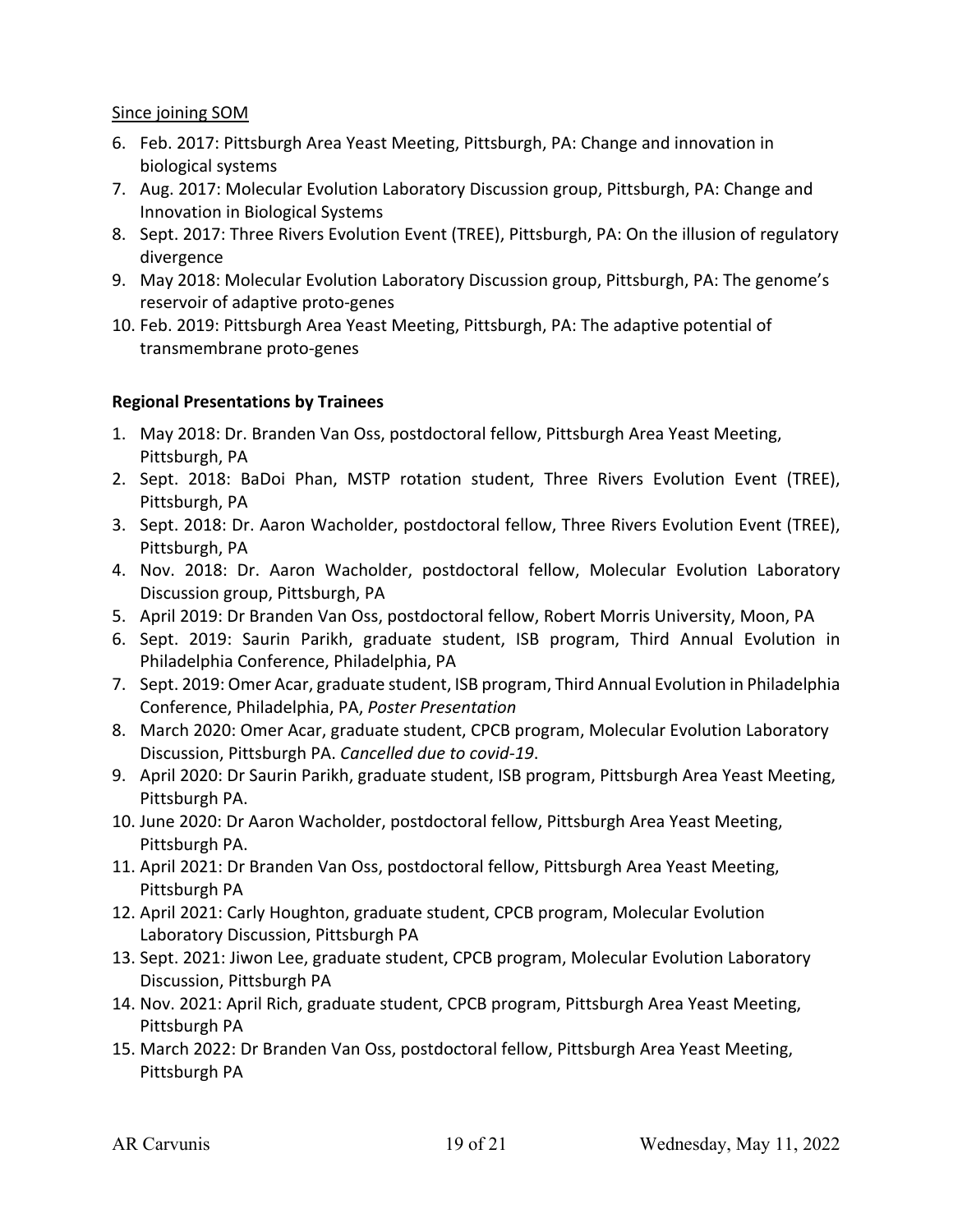#### **National Presentations (invited seminars)**

Prior to joining SOM

- 1. June 2012: University of Michigan Department of Pathology Seminar, Ann Arbor, MI: From proteins and their interactions to evolutionary principles of biological systems
- 2. July 2012: University of Massachusetts Medical School, Worcester, MA: From proteins and their interactions to evolutionary principles of biological systems
- 3. March 2014: NorthwesternUniversity Applied Maths Colloquium*,* Evanston, IL: From proteins and their interactions to evolutionary principles of biological systems
- 4. May 2014: Gladstone Institute, San Francisco, CA: What makes us different? A systems biology perspective on evolutionary innovation
- 5. May 2014: Stanford School of Medicine, Palo Alto, CA: What makes us different? A systems biology perspective on evolutionary innovation
- *6.* Aug. 2015: Workshop on Evolutionary Systems Biology and Modeling, Madison, WI: What makes us different? A systems biology perspective on evolution

## Since joining SOM

- 7. April 2017: Iowa State University, Ames, IA: Change and innovation in biological systems
- 8. Nov. 2018: Dupont Experimental Station, Wilmington, DE: The adaptive potential of protogenes.
- 9. April 2019: Searle Scholars annual meeting, Chicago, IL: *de novo* emergence of adaptive membrane proteins in thymine-rich intergenic regions, *Poster Presentation*
- 10. May 2019: University of Arizona, Tucson AZ: What makes us different? An evolutionary systems biology perspective to evolutionary innovation
- 11. February 2020: The College of Wooster, Wooster PA: Proto-genes and *de novo* gene birth. *Postponed due to severe weather.*
- 12. April 2020: Searle Scholars annual meeting, Chicago, IL: *de novo* emergence of adaptive membrane proteins in thymine-rich intergenic regions, *Poster Presentation. Cancelled due to covid-19.*
- 13. June 2020. NIH High Risk High Rewards Research Symposium, Bethesda, MD. *Cancelled due to covid-19.*
- 14. March 2021: University of Albany, Albany NY: Molecular mechanisms of evolutionary innovation. *Online due to covid-19*.
- 15. April 2021: The Pennsylvania State University, State College, PA: Molecular mechanisms of evolutionary innovation. *Online due to covid-19*.
- 16. May 2021: Searle Scholars annual meeting, Chicago, IL: The functional landscape of the protoproteome. *Online due to covid-19*.
- 17. Sept. 2021: Plasticity in Biological Organization workshop, Telluride Science Research Center, Telluride, CO.
- 18. June 2022: Fred Hutchinson Cancer Center, Seattle, WA: Two modes of protein evolution.

## **International Presentations**

Prior to joining SOM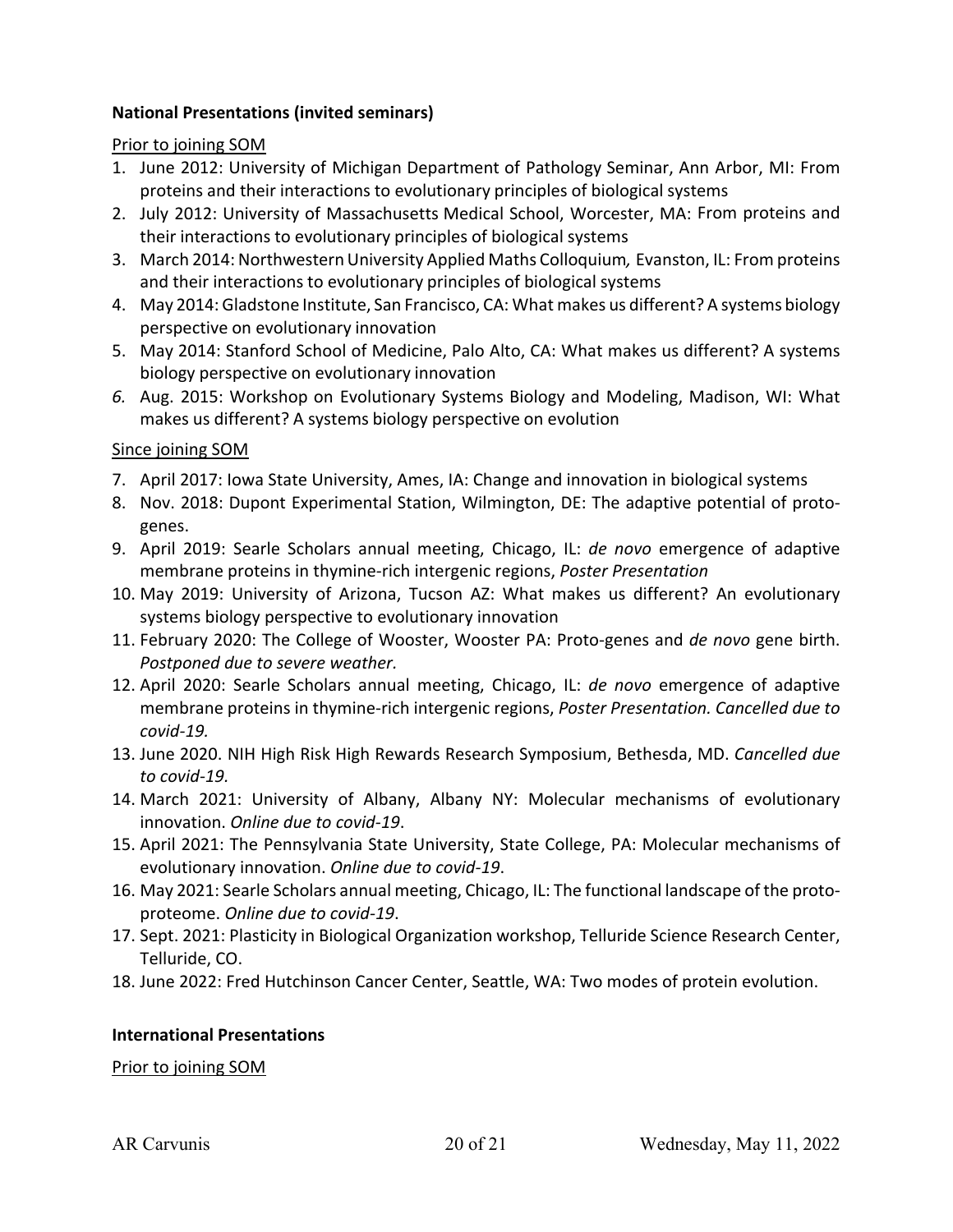- 1. Nov. 2007: Genome Informatics Conference, Cold Spring Harbor Laboratory, NY: Could yeast evolution itself influence our knowledge of gene functions? *Poster Presentation*
- 2. Sept. 2008: Genome Informatics Conference, Hinxton, UK: *De novo* appearing genes in *Saccharomyces cerevisiae, Poster Presentation*
- 3. May 2010: Network Science (NetSci) conference, Cambridge, MA: Divergence in the Arabidopsis protein interaction network
- 4. Feb. 2011: Epigenomics Project Genopole, Évry, France: From proteins and their interactions to evolutionary principles of biological systems, *invited seminar*
- 5. Feb. 2011: European Institute of Chemistry and Biology, Bordeaux, France: From proteins and their interactions to evolutionary principles of biological systems, *invited seminar*
- 6. March 2011: Systems Biology: Networks conference, Cold Spring Harbor Laboratory, NY: Proto-genes*, Poster Presentation*
- 7. March 2011: Systems Biology: Networks conference, Cold Spring Harbor Laboratory, NY: Independently evolved virulence effectors converge onto cellular hubs in a plant immune system network*, Poster Presentation*
- 8. May 2012: Integrative network biology: network medicine conference, Helsinger, Denmark: Proto-genes and *de novo* gene birth
- 9. June 2012: Society for Molecular Biology and Evolution conference, Dublin, Ireland: Protogenes and *de novo* gene birth,
- 10. July 2012: European Molecular Biology Laboratory, Heidelberg, Germany: From proteins and their interactions to evolutionary principles of biological systems, *invited seminar*
- 11. July 2013: Society for Molecular Biology and Evolution conference, Chicago, IL: The "protogene" model for *de novo* origination of protein-coding genes*, invited conference speaker*
- 12. March 2014: Systems Biology: Global Regulation of Gene Expression conference, Cold Spring Harbor Laboratory, NY: On the illusion of evolutionary divergence in regulatory networks
- 13. June 2014: Society for Molecular Biology and Evolution conference, San Juan, PR: On the illusion of evolutionary divergence in regulatory networks
- 14. Nov. 2015: Mechanisms of Protein Evolution III 2015: Origins, Denver, CO: Proto-genes and *de novo* gene birth, *Francois Jacob keynote speaker*
- 15. May 2016: Cancer Research UK Cambridge Institute, Cambridge, UK: Evolution of transcriptional regulation in diverse animal lineages, *invited seminar*
- 16. May 2016: European Bioinformatics Institute, Hinxton, UK: What makes us different? A systems biology perspective on evolutionary innovation, *invited seminar*
- 17. May 2016: Molecules as documents of evolutionary history 50 years after, Roscoff, France: A molecular clock for transcriptional evolution in animals? *Poster Presentation*

Since joining SOM

- 18. March 2017: Systems Biology: Networks, Cold Spring Harbor Laboratory, NY: Challenges in comparative network biology: integrating across disparate data types and organisms to model the evolution of regulatory networks
- 19. Feb. 2017: Q-BIO 2017, Poipu, HI: On the illusion of evolutionary divergence in regulatory networks
- 20. July 2017: Society for Molecular Biology and Evolution conference, Austin, TX: Proto-genes, fitness and *de novo* gene birth, *invited conference speaker*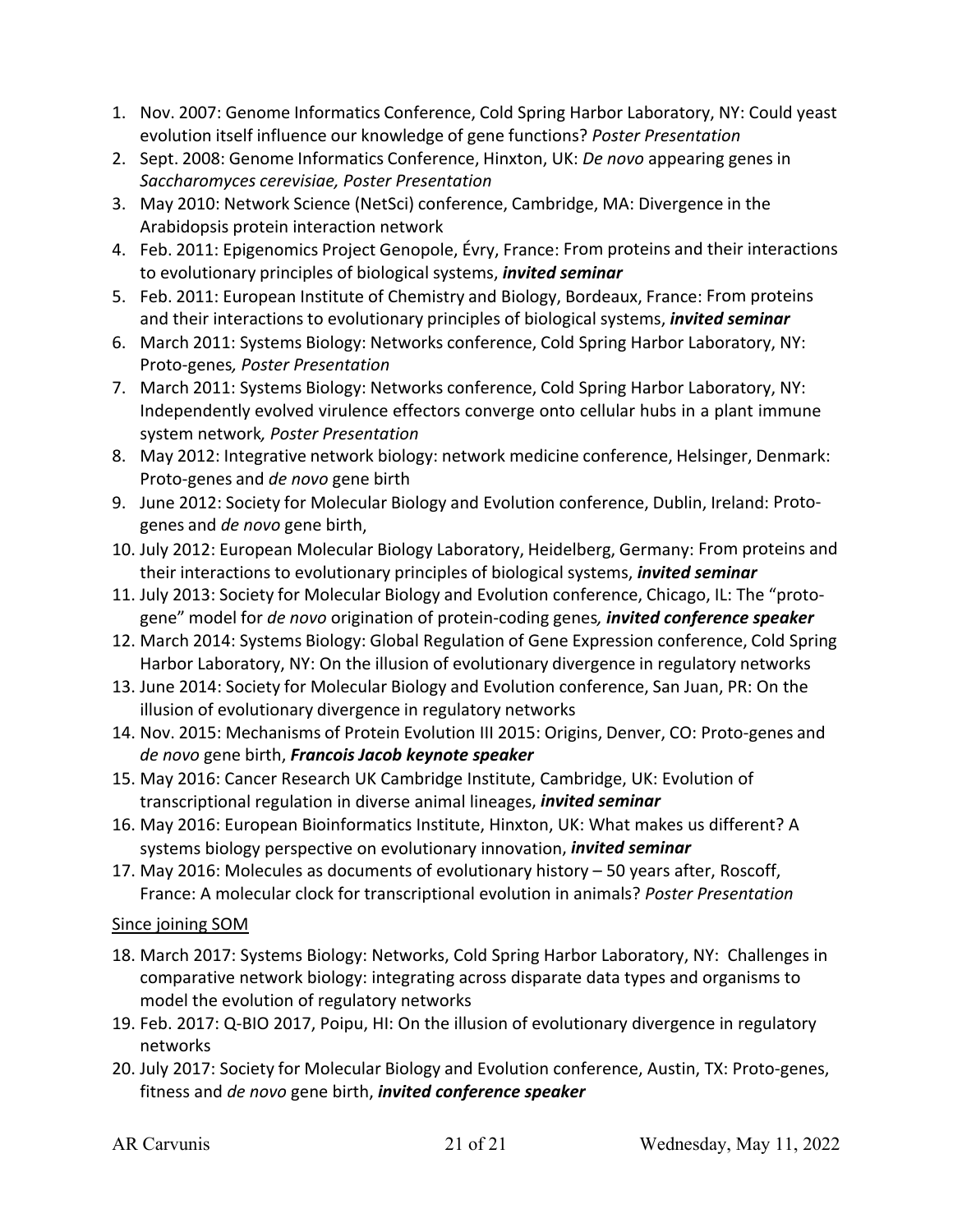- 21. April 2018: Wellcome Trust meeting on Evolutionary Systems Biology, Hinxton, UK: The adaptive potential of naturally-occurring proto-genes
- 22. May 2018: Biology of Genomes, Cold Spring Harbor Laboratory, NY: The genome's reservoir of adaptive proto-genes
- 23. June 2018: Canadian Institute For Advanced Research, Genetics Networks Program meeting, Toronto, Canada: The genome's reservoir of adaptive proto-genes, *invited conference speaker*
- 24. Sept. 2018: Evolutionary Biology Meeting, Marseilles, France: Predicting the evolution of novel genes
- 25. Oct. 2018: Experimental Approaches to Evolution and Ecology Using Yeast and Other Model Systems, EMBO workshop, Heidelberg, Germany: *De novo* gene emergence in *S. cerevisiae, invited conference speaker*
- *26.* May 2019: NetSciReg, Burlignton, VT: Evolutionary novelty in cellular networks, *invited conference speaker*
- 27. June 2019: American Society of Microbiology meeting, San Francisco, CA: Proto-genes and *de novo* gene birth, *invited conference speaker*
- 28. July 2019: Society for Molecular Biology and Evolution conference, Manchester, UK: The adaptive potential of proto-genes, *invited conference speaker*
- 29. Oct. 2019: Genetic Interactions of Proto-genes; Cold Spring Harbor Laboratories meeting on Yeast Research: Origins, Insights, Breakthroughs, NY, *Poster Presentation*
- 30. May 2020: Proto-genes. University of Montreal, Canada, *invited seminar. Postponed due to covid-19.*
- 31. July 2020. Evolutionary and physiological characterization of a de novo orphan protein. Society for Molecular Biology and Evolution conference, Quebec City, Canada. *Cancelled due to covid-19*.
- 32. Oct. 2020. University of Chicago, Chicago, IL, *invited seminar*. *Postponed due to covid-19.*
- 33. Dec. 2020. The Molecular Biology Society of Japan, *invited conference speaker*. *Online due to covid-19*.
- 34. Feb. 2021. University Laval, Quebec, Canada: Molecular mechanisms of evolutionary innovation, *invited seminar*. *Online due to covid-19*.
- *35.* Oct. 2021. LMO meeting, University of Strasbourg, France, *Mitocross keynote speaker*
- 36. Nov. 2021. Viikki Lectures, University of Helsinki, Helsinki, Finland, *invited seminar*. *Postponed due to covid-19*

# **International Presentations by Trainees**

- 1. March 2019: Omer Acar, PhD student, CPCB program, Cold Spring Harbor Laboratories meeting on Network Biology, NY, *Poster Presentation*
- 2. Oct. 2019: Nelson Castilho Coelho; Cold Spring Harbor Laboratories meeting on Yeast Research: Origins, Insights, Breakthroughs, NY, *Poster Presentation*
- 3. March 2020: Carly Houghton, PhD student, CPCB program, Small Proteins in Prokaryotes, an Unexplored World, Hamburg, Germany, *Poster Presentation*. *Cancelled due to covid-19*.

AR Carvunis 22 of 21 Wednesday, May 11, 2022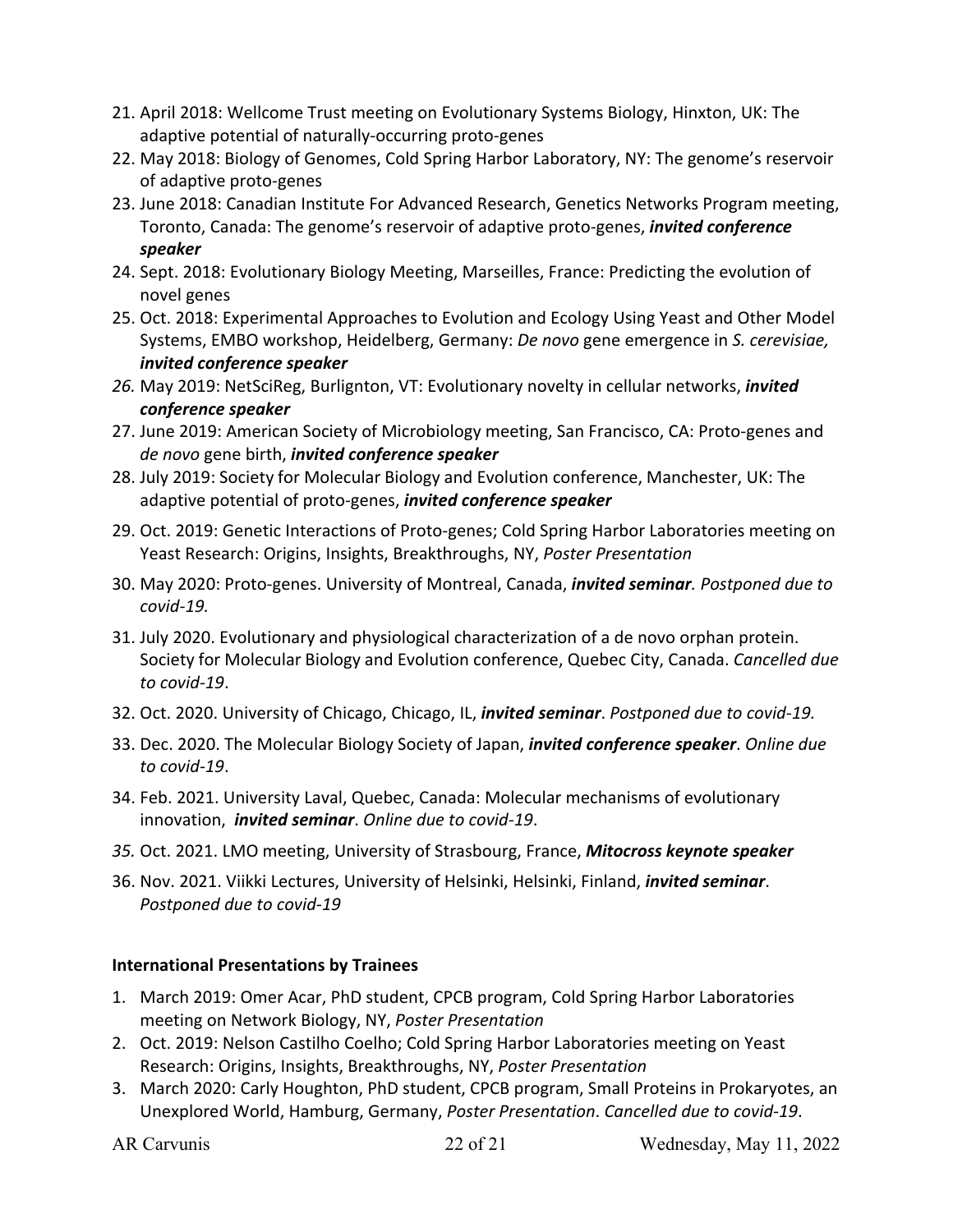- 4. July 2020: Dr. Aaron Wacholder, postdoctoral fellow, Society for Molecular Biology and Evolution conference, Quebec City, Canada, *Poster Presentation*. *Cancelled due to covid-19*
- *5.* Nov. 2020: Omer Acar, graduate student, CPCB program, RECOMB/ICSB Conference on Regulatory and Systems Genomics with DREAM challenges 2020, *Online Poster Presentation*
- *6.* March 2021: Omer Acar, graduate student, CPCB program, Cold Spring Harbor Laboratories meeting on Network Biology, NY, *selected speaker*
- *7.* July 2021: Dr. Aaron Wacholder, postdoctoral fellow, Society for Molecular Biology and Evolution conference, *Online Poster Presentation*
- *8.* July 2021: Carly Houghton, PhD student, CPCB program, Society for Molecular Biology and Evolution conference, *Online Poster Presentation*
- *9.* Nov. 2021: April Rich, PhD student, CPCB program, Cold Spring Harbor Laboratories meeting on Genome Informatics, NY, *Online Poster Presentation*
- *10.* Feb. 2022: Dr. Aaron Wacholder, postdoctoral fellow, Evolutionary Systems Biology conference, *online selected talk*

# **Media Interviews**

- 1. Jan. 2013: All Alone by Helen Picher, *New Scientist*
- 2. April 2014: The Continuing Evolution of Genes by Carl Zimmer, *New York Times*
- 3. Summer 2018: DNA's Dark Matter by Elaine Vitone, *PITTMED*
- 4. Oct. 2019: Genes from the Junkyard by Adam Levy, *Nature News Feature*
- 5. Oct. 2019: Outsize by Mich Leslie, *Science News Feature*
- 6. Winter 2019: Faculty snapshot, *PITTMED*
- 7. April 2020: Where do genes come from? By Viviane Callier, *Quanta Magazine*
- 8. April 2021: Elizabeth Pain, *Science Careers*
- 9. Feb. 2022: Brian Connelly, *Pitt Research*

# **SERVICE**

## **University and Medical School Service**

- Since 2017: Invited and hosted speakers for SOM seminar series:
	- o Nevan Krogan (UCSF)
	- o Hannah Carter (UCSD)
	- o Daniel Jarosz (Stanford)
	- o Sarah Slavoff (Yale)
	- o Chad Myers (University of Minnesota)
	- o Trey Ideker (UCSD)
	- o Michael Hiller (Max Plank Institute)
	- o Gisela Strorz (NIH)
	- o Kerry Geiler-Samerotte (Arizona State University)
- Since 2017: Co-founder and Executive Committee Member, Pittsburgh Center for Evolutionary Biology and Medicine (CEBaM).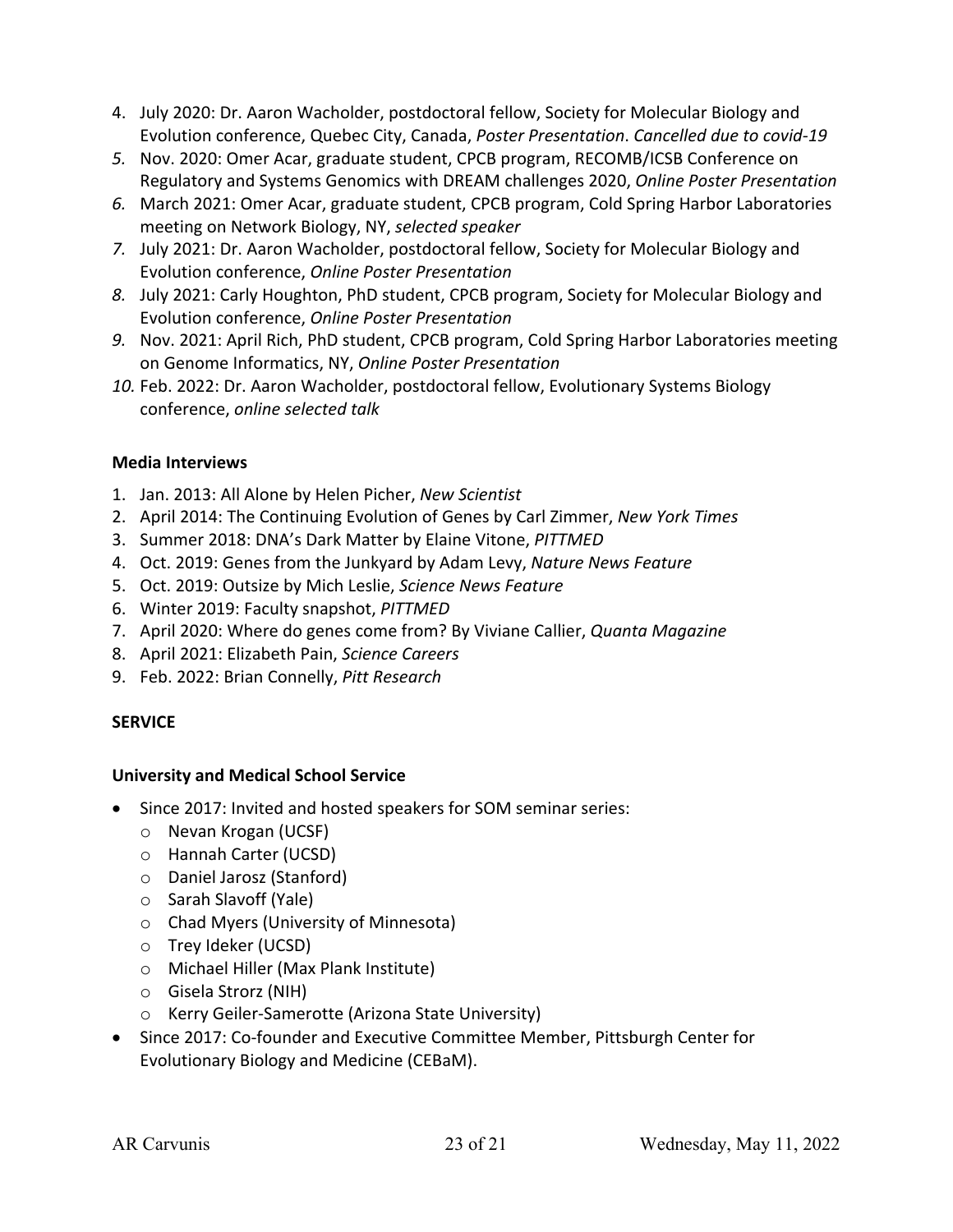- $\circ$  The mission of the Center is to advance the fields of evolutionary biology and medicine by catalyzing research at their interface. The Center serves to cultivate educational and scientific collaborations between evolutionary biologists and biomedical researchers.
- $\circ$  Roles include general co-leadership, retreat organization (2018), logo design, stewarding the educational mission of the center (since summer 2019)
- 2017, Poster Judge, joint retreat of Immunology and Computational and Systems Biology Department
- Since 2018, Member, Women In Science and Engineering GSO
- 2018, Organizing Committee Member, annual retreat of the Department of Computational and Systems Biology (DCSB)
- 2018, Poster Judge, annual DCSB retreat
- 2018, set up extramural data storage solutions for DCSB
- 2019, Poster Judge, joint retreat of Immunology and Computational and Systems Biology Department
- 2019, Leader, Round Table Discussion on Evolutionary Biology and Medicine, joint retreat of Immunology and Computational and Systems Biology Department
- 2019 present, Member, Dickson Prize Selection Committee
- 2019, Participant, LCME re-accreditation site visit
- 2019 present, Chair, space and move planning for experimental laboratories DCSB
- 2019, Member, Faculty Search Committee for DCSB
- 2020, Member, Basic Science Advisory Committee
- 2020, Member, Faculty Search Committee for joint Magee-Womens Research Institute and DCSB appointment
- 2021, Member, Faculty Search Committee for DCSB
- 2021, Member, UPSOM Interviewing Committee

# **Local/Community Service Activities**

• Oct. 2014, Public Outreach, Oct 2014, volunteered at an event organized by Fleet Science Center in San Diego aimed at educating the public

## **Regional Service**

• 2017, Poster Judge, First Annual Three Rivers Evolution Event

## **National Service**

- Aug 2015, Conference Symposium Organization, Investigative Workshop, Madison, Wisconsin: Modeling and Evolutionary Systems Biology
- Feb 2021: Webinar panelist: How to get into graduate school. SACNAS. Achieving true diversity in STEM.
- 2022: nominate Dr Malik for Breakthrough prize

## **International Service**